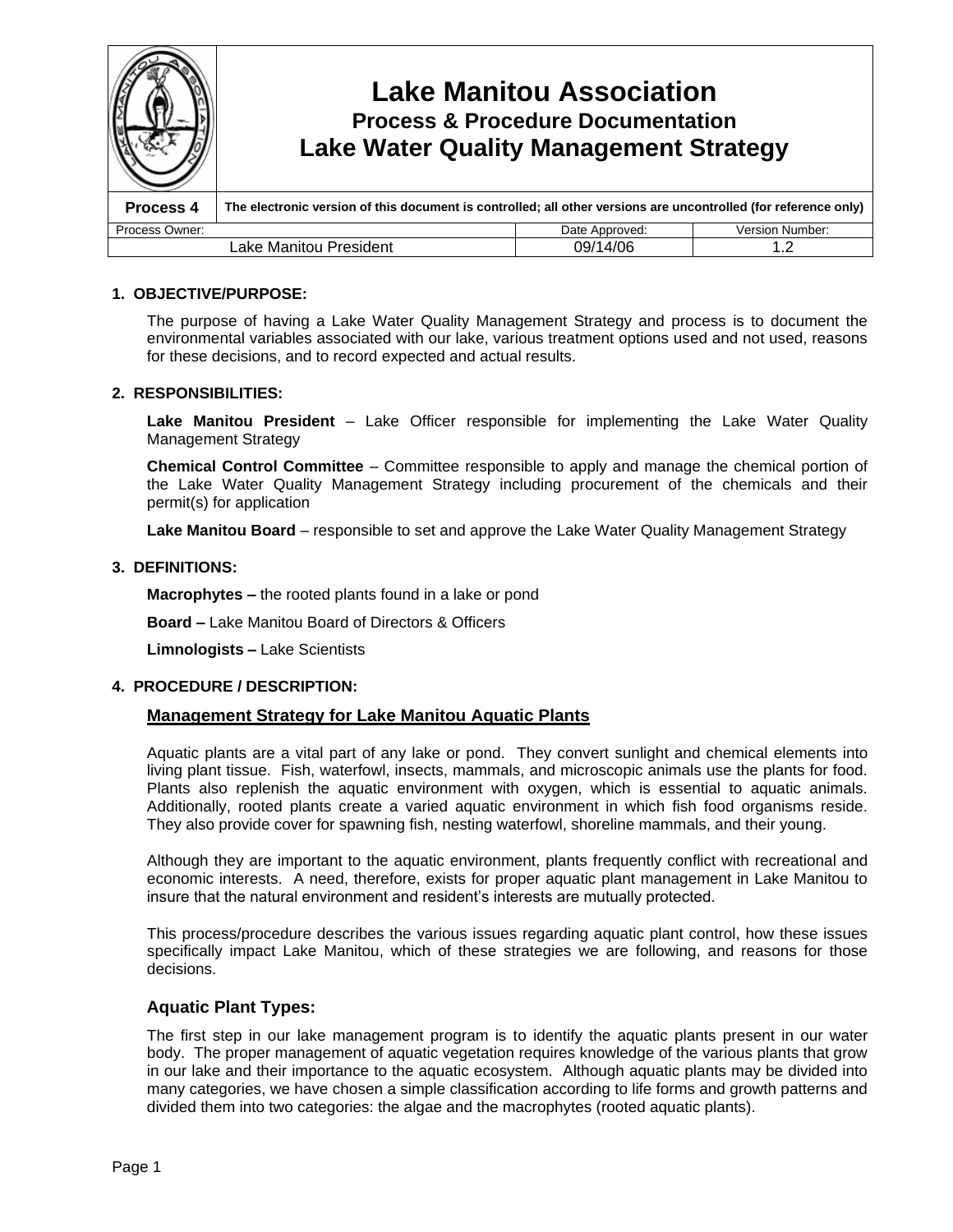|                                           | <b>Lake Water Quality Management Strategy</b>                                                                   | <b>Lake Manitou Association</b><br><b>Process &amp; Procedure Documentation</b> |                        |
|-------------------------------------------|-----------------------------------------------------------------------------------------------------------------|---------------------------------------------------------------------------------|------------------------|
| Process 4                                 | The electronic version of this document is controlled; all other versions are uncontrolled (for reference only) |                                                                                 |                        |
| Process Owner:                            |                                                                                                                 | Date Approved:                                                                  | <b>Version Number:</b> |
| 09/14/06<br>Lake Manitou President<br>1.2 |                                                                                                                 |                                                                                 |                        |

#### **Algae**

Algae are divided basically into planktonic, filamentous and macro-algae forms. Planktonic forms are microscopic, free-floating plants often referred to as "water bloom". In large numbers, these algae can cause water to appear green, brown, yellow or even red, depending upon the species present. Filamentous algae, commonly called "pond scum", can form raft-like masses over the water surface, but since they are vulnerable to winds and currents, they are generally restricted to bays, bayous and sheltered shorelines. Filamentous algae can also grow attached to the lake bottom, the macrophytes, piers, and docks. The filamentous algae will frequently detach from the substrate and form floating mats. The macro-algae include the two types referred to as Chara and Nitella, which are large and resemble macrophytes.

#### **Macrophytes**

The macrophytes are the rooted plants found in our lake. They are usually large, easily seen plants; however, some are small enough that dozens of plants can be held in one's hand. The macrophytes may be divided into three basic forms: submergent, emergent, and free-floating.

**Submergent** macrophytes usually grow rooted to the bottom with stems and leaves below the water surface, except for some plants, which may produce a few small floating or aerial leaves. Submergent plants provide food and cover for fish, waterfowl, and other aquatic life.

**Emergent** plants grow in shallow water, with most of the plant protruding above the water surface. Cattails, water lilies, arrowhead, rushes, and reeds are examples of emergent plants and, like the submerged plants, are important as food and cover for fish, waterfowl and other shoreline animals.

The **free-floating** macrophytes in Michigan are the duckweeds. These tiny plants are not attached to any substrate, but float freely upon the water. They are subject to current and wind action, which will concentrate them in certain portions of a lake. Some waterfowl utilize duckweed as food.

#### **What Makes Aquatic Plants Grow in Lake Manitou?**

The distribution and abundance of aquatic plants in our lake is dependent upon the lake's chemical and physical properties including:

- the amount of light available,
- water levels,
- water temperatures,
- type of lake bottom sediments,
- current or wave action, and
- the concentration of dissolved gasses and nutrients.

In lakes, nutrients and light availability are most often the factors that limit plant growth. Nutrients are the chemicals such as nitrogen, phosphorus, carbon, and potassium, which plants require for their growth. These nutrients originate in the rocks and soils surrounding the lake. Natural processes at work within the surrounding watershed continually carry some of these nutrients into the lake. A lake's watershed is the land around the lake from which water drains to the lake (Figure 1). Lake watersheds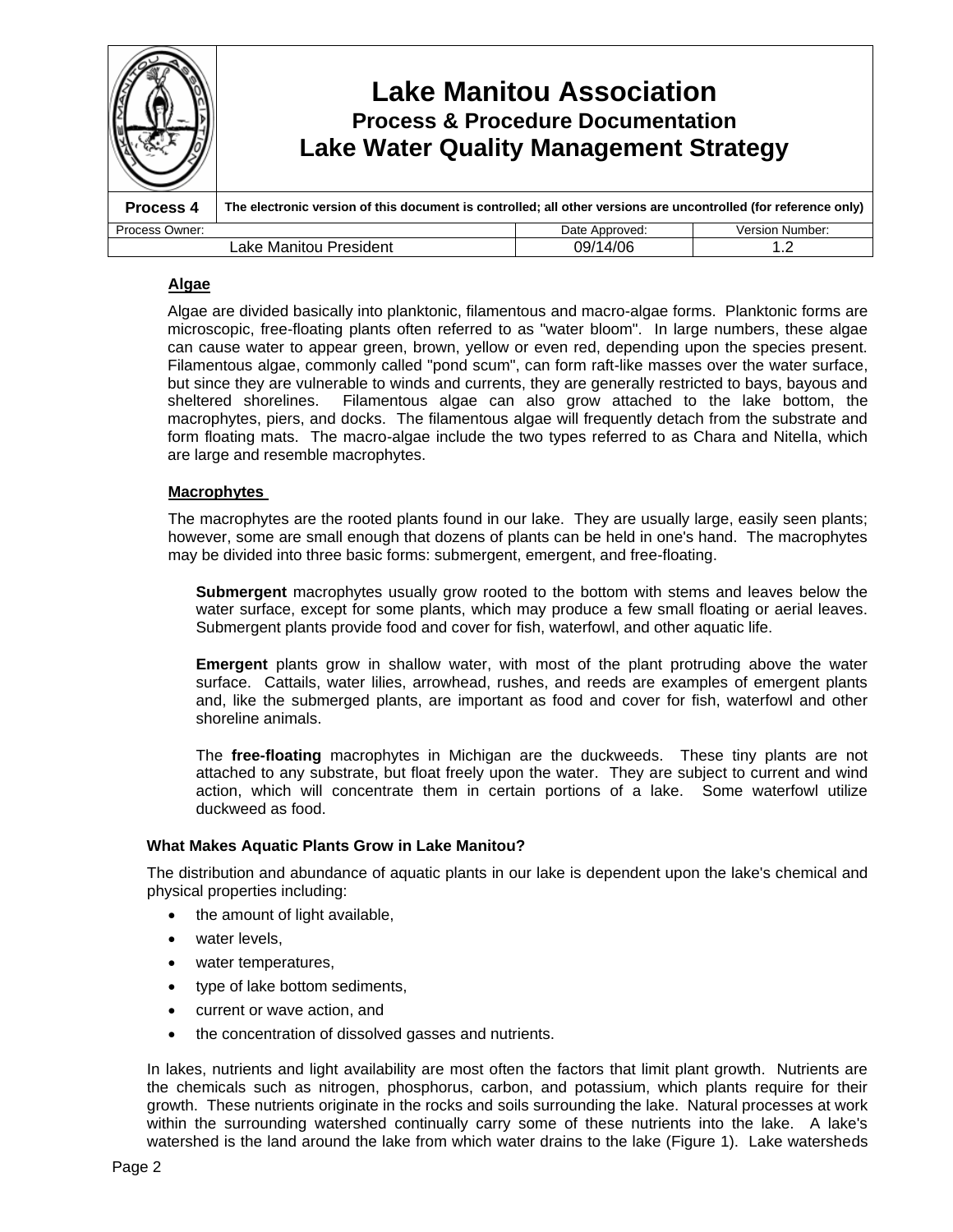

vary greatly in size, topographic relief and the means by which water moves through the watershed (stream flow, groundwater movement, surface runoff, etc.). The natural movement of nutrients to lakes is, therefore, dependent upon the characteristics of the watershed.



Figure 1. Lake Manitou watershed

As nutrients enter the lake from the watersheds, the lake responds by producing aquatic plants and algae. Limnologists have grouped lakes by a classification system based upon their productivity or ability to produce plants. Lakes that are low in productivity are called oligotrophic, while lakes high in productivity are called eutrophic.

Oligotrophic lakes usually:

- are deep,
- have high oxygen concentrations in the deeper water,
- are very clear,
- have sparse populations of aquatic plants, and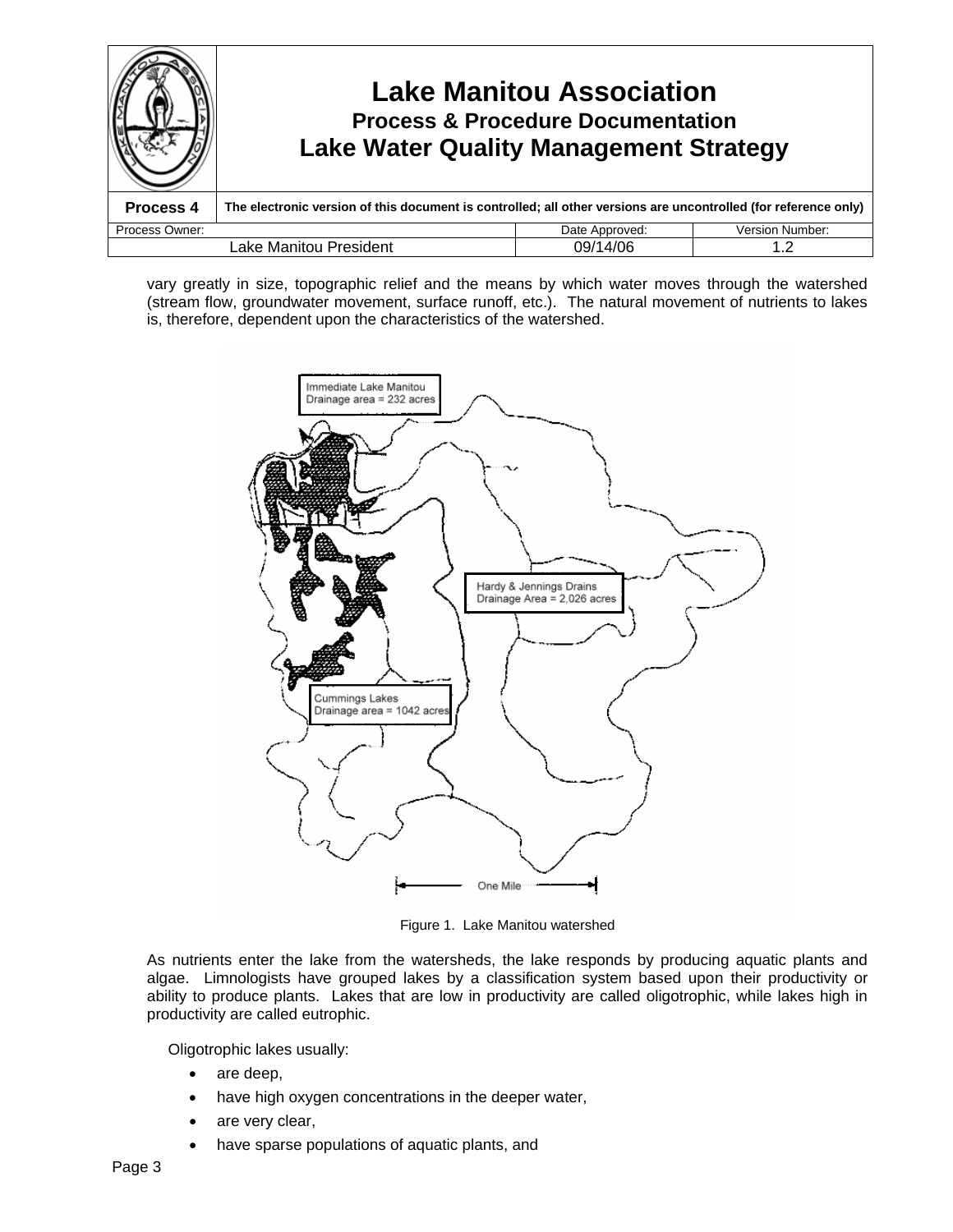

are populated with cold water fishes such as trout and whitefish.

Eutrophic lakes usually;

- are shallow,
- have little oxygen in waters deeper than 30 feet,
- have murky water,
- have substantial growths of aquatic plants, and
- are populated with warm water fishes such as bass, pike, and bluegills.

The term mesotrophic is often used to describe a lake with characteristics between oligotrophic and eutrophic.

All lakes will become more productive or "age" with time. This aging process, commonly referred to as "eutrophication", is dependent upon the lake's physical characteristics and upon the quantity of sediments and nutrients washed into the lake from its watershed. Without human influence, the natural aging process is extremely slow often taking thousands of years to result in any noticeable changes in any lakes. Human activity on the watershed, however, may greatly accelerate the aging process by increasing the quantity of sediments and nutrients entering the lake. This fact emphasizes the importance of proper watershed management, especially at the shoreline of lakes and streams. Figure 2 illustrates a preferred watershed management plan versus poor or unplanned management of the watershed.

## **The Aquatic Plant Management Program**

The goal of our plant management program is to maintain a proper balance of plants within Lake Manitou. Our aquatic plant management program has two phases:

- long-term management (nutrient control) and
- short-term management (direct manipulation of macrophyte and algae populations).

Short-term management is relatively easy to implement, but long-term management is more complicated. It requires considerable community involvement and cooperation, and results take years rather than days to develop.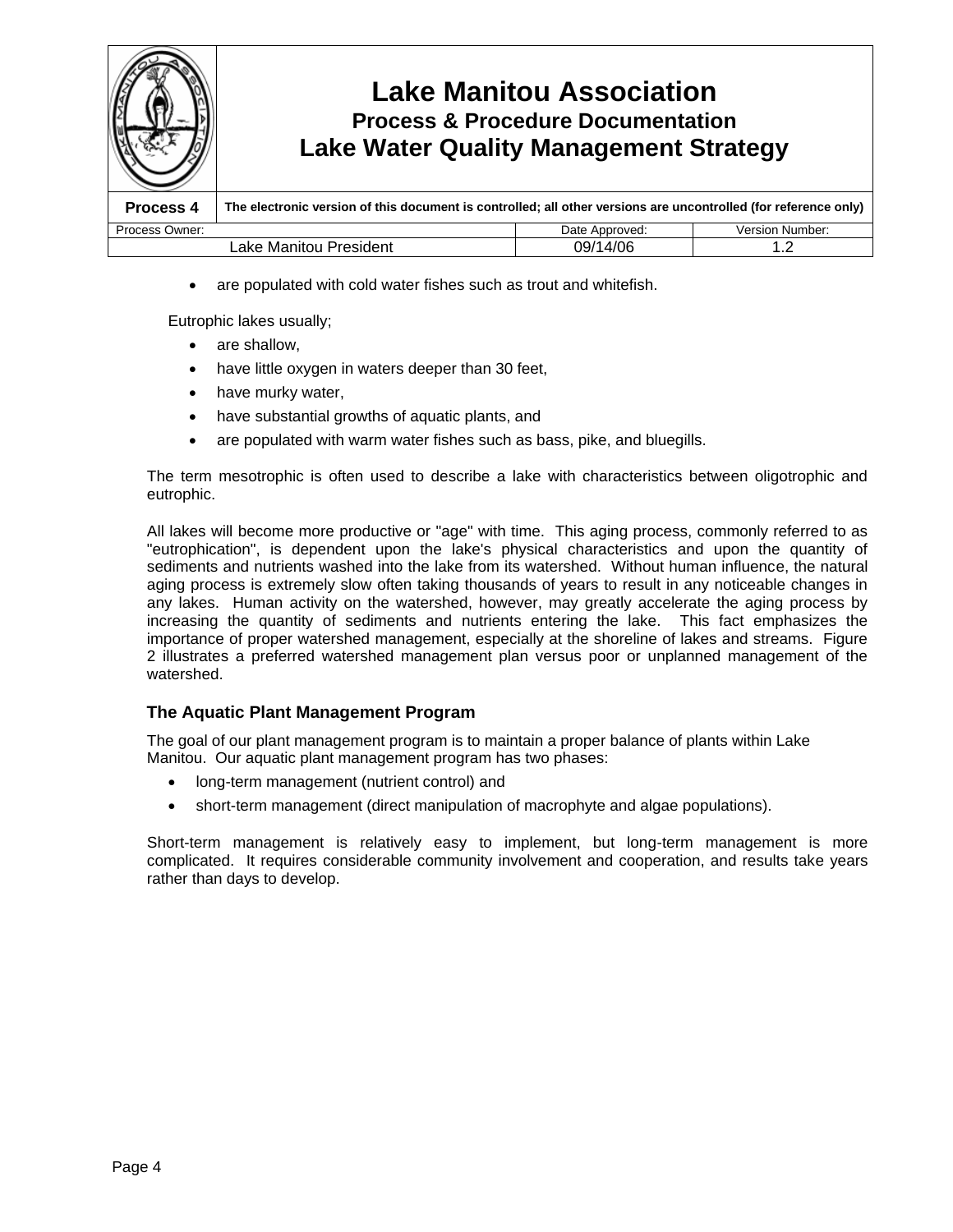



Figure 2. Preferred Watershed Management versus Poor or Unplanned Watershed Management

The remainder of this document will identify principles and techniques of long-term and short-term aquatic plant management. Not every principle or technique listed here is applicable to Lake Manitou at this time, however, they are documented to fully describe the topics, options available, applicability to our lake, evaluations, and decisions regarding implementation or inclusion of these items in our Lake Water Quality Management Strategy. Economics are considered, however, ecological values receive the prime consideration in our water quality management techniques. We believe that attention to the ecological values result in a program that is less costly over time.

## **Long Term Management (Nutrient Control)**

Aquatic plants require many nutrients for growth and reproduction. The nutrients most often considered being in the shortest supply and, therefore, limiting plant growth are phosphorus and nitrogen. Since aquatic plant populations are directly dependent upon the amount of nutrients available, nuisance growths of plants are only symptoms of high nutrient levels. This is an important factor to consider as many aquatic plant control programs are directed only at the growing aquatic plants, and not at what causes the plants to grow (nutrients). The Lake Manitou aquatic plant management program gives proper consideration to the amount of nutrients entering the lake in order to improve the effectiveness of the control strategy. Aquatic plant management techniques designed only to "kill weeds" must be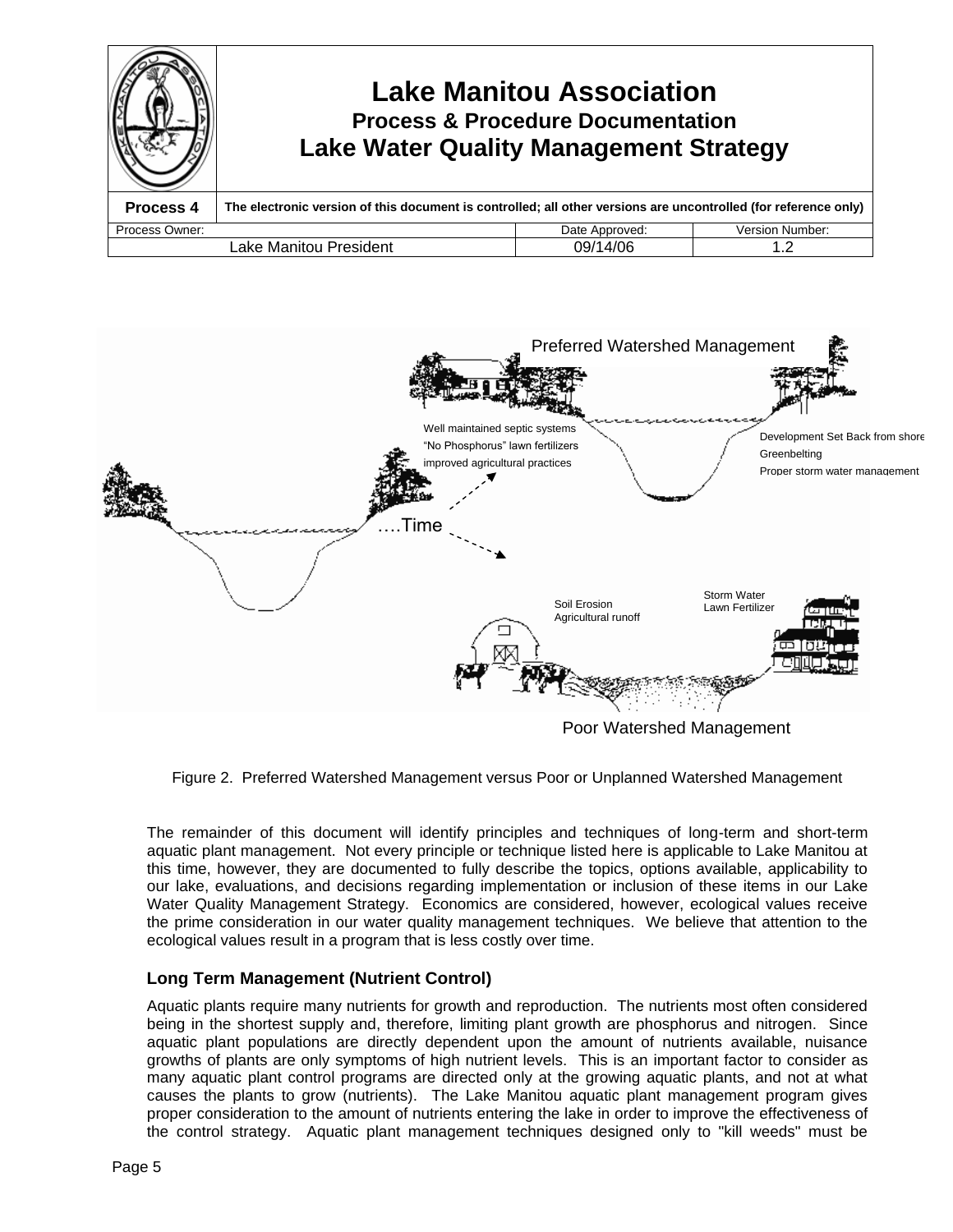

considered as only a temporary cosmetic measure to reduce the symptoms of high nutrient levels. It is more effective and beneficial to control the movement of nutrients (and sediments) from the watershed, whenever possible, than to attempt remedial action after nutrients have already entered the lake.

Our lake water quality strategy considers the inclusion of management techniques to control external nutrient sources so that, over time, we may help to reduce the rate of lake aging for Lake Manitou. Limiting the movement of nutrients off the watershed and into the lake requires the management of nutrient sources. Some sources of nutrients, both natural and cultural are listed in Table 1. Natural sources of nutrients are those, which would enter a lake, even without human influence. Most natural sources contain only very small amounts of nutrients. Human sources of nutrients are usually in large volumes and high concentrations, which can greatly accelerate the rate of lake eutrophication.

All nutrient sources will have different levels of manageability. Some may be uncontrollable, while others may be controlled with little effort or cost. Ideally, it is desirable to know which sources are contributing nutrients to a lake and in what quantities. It is then possible to adjust funds and activities to control nutrient sources to most effectively reduce the amount of nutrients entering the lake. This approach, in most situations, requires an extensive study by a trained limnologist. Lake Manitou contracted with Dr. Wally Fusiler for execution of a professional lake study in 1993 and updated the study in 2002.

The best time to begin a nutrient control program is before aquatic plants have attained nuisance levels. The management of nutrient sources is an on-going responsibility, which must be intensified as development of the watershed continues. Methods of nutrient source management include:

- proper land use,
- wise consumer use of commercial products,
- treatment of inflowing waters high in nutrients,
- diversion of water high in nutrients, and
- municipal and industrial waste water treatment.

| nauaran                           | vultul 41                                                                |
|-----------------------------------|--------------------------------------------------------------------------|
| Wetland runoff                    | Domestic and industrial wastewater                                       |
| Meadow land runoff                | Agricultural runoff (cropland & pasture)                                 |
| Forest runoff                     | Agricultural wetland drainage                                            |
| Precipitation on the lake surface | Managed forest runoff                                                    |
| Soil erosion                      | Urban storm water runoff                                                 |
| Aquatic bird and animal wastes    | Septic tank discharges                                                   |
| Leaf, pollen and dust deposition  | Landfill drainage                                                        |
| Groundwater influxes              | <b>Construction activities</b>                                           |
| Nitrogen fixation by plants       | Lake shore lawn runoff                                                   |
| Sediment recycling                | Atmospheric fall-out of wind borne fertilizers from<br>land and industry |
|                                   |                                                                          |

## **Natural Cultural**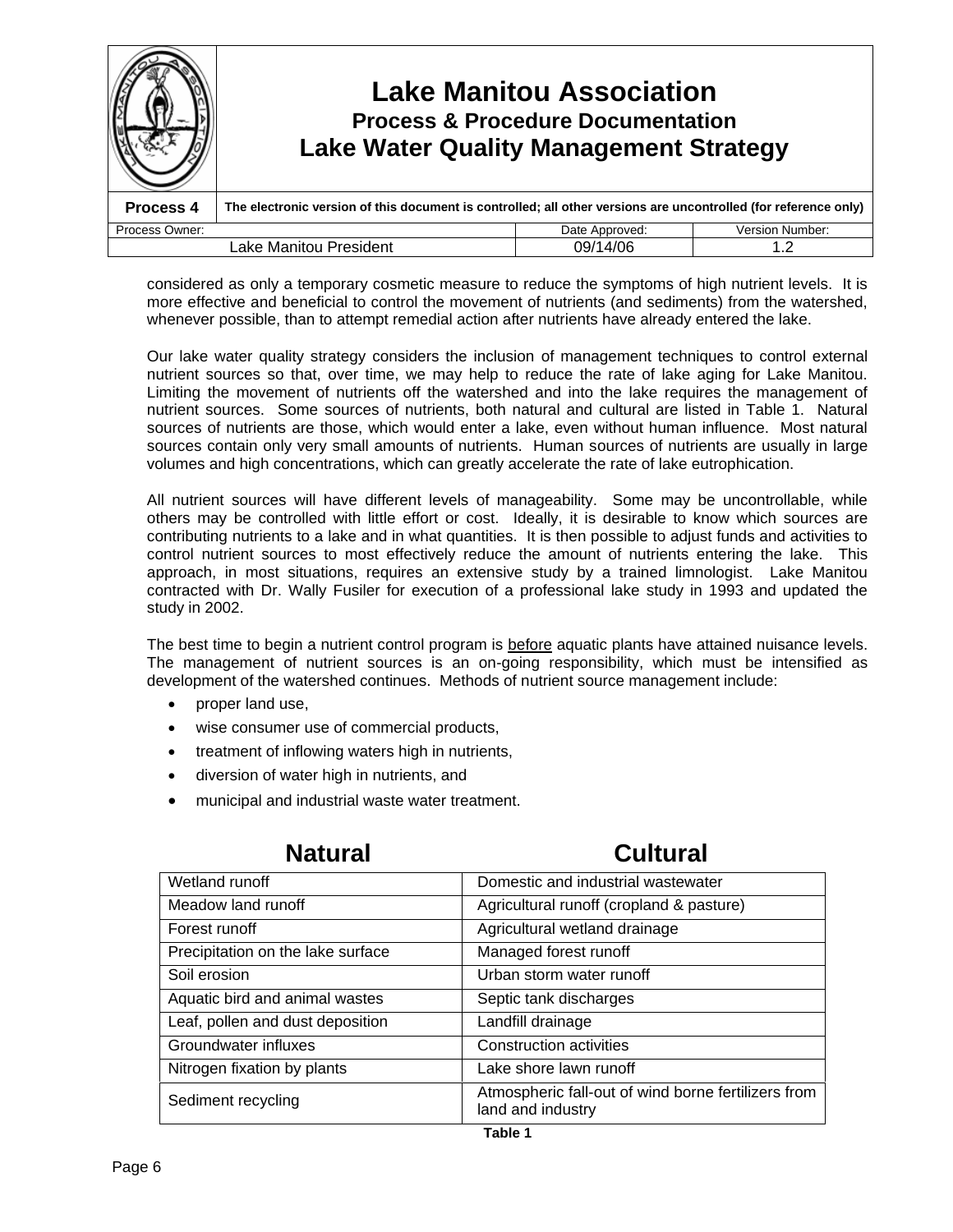

Natural and cultural (human) sources of plant nutrients (chemical elements) to the aquatic environment.

## **Proper Land Use**

The importance of proper land use and watershed planning is beginning to stimulate many units of government, at all levels, to enact ordinances and laws to regulate land use. In Michigan, the State Legislature enacted the Soil Erosion and Sedimentation Control Act of 1972 (Act No. 347 of Public Acts of 1972) to limit the movement of sediments and associated nutrients into surface waters during earth moving activities (except agricultural tillage).

Minnesota, Wisconsin and Maine now require local government units to establish zoning ordinances for lake and stream front properties to protect the quality of these aquatic environments. Table 2 presents land use practices that should be considered when developing a nutrient control program.

- a. Advocate sediment control from logging, agricultural activities and urban construction.
- b. Preserve wetlands as no development areas.
- c. Require or encourage greenbelting to preserve native vegetation along lake and stream banks.
- d. Promote proper collection and disposal of or treatment of farm and feedlot animal wastes.
- e. Encourage sound farm fertilization practices.
- f. Urge community collection and disposal of leaves in urban areas adjacent to large recreational water systems.
- g. Require routine inspection and maintenance of catch basins in city storm drains.
- h. Limit or restrict the use of fertilizers on lawns adjacent to lakes and streams.
- i. Prevent urban storm water drainage, with its high nutrients, from directly entering a lake, rather encourage subdivision designs that maximize infiltration and groundwater recharge.
- j. Regulate the size and use of lake and stream front lots and back lots to prevent over-development of the environment and its associated high nutrient loading.
- k. Stipulate a minimum distance of at least 100 feet between the shoreline and installation of private septic systems and tile fields.
- l. Prevent development in areas where the groundwater is high or soils are poor nutrient traps for private sewage-disposal systems.
- m. Require an environmental impact statement for all development that could significantly degrade environmental quality.

**Table 2**

Examples of wise land use practices that can reduce the movement of nutrients from the watershed into lakes.

## **Wise Consumer Use of Commercial Products**

There are several commercial products, such as detergents and fertilizers, used for domestic and commercial purposes, which can contribute significant amounts of nitrogen and phosphorus to natural waters. Curtailing or restricting the use of these products or substituting similar products of low nitrogen and phosphorus content would substantially reduce the loading of nutrients to natural waters.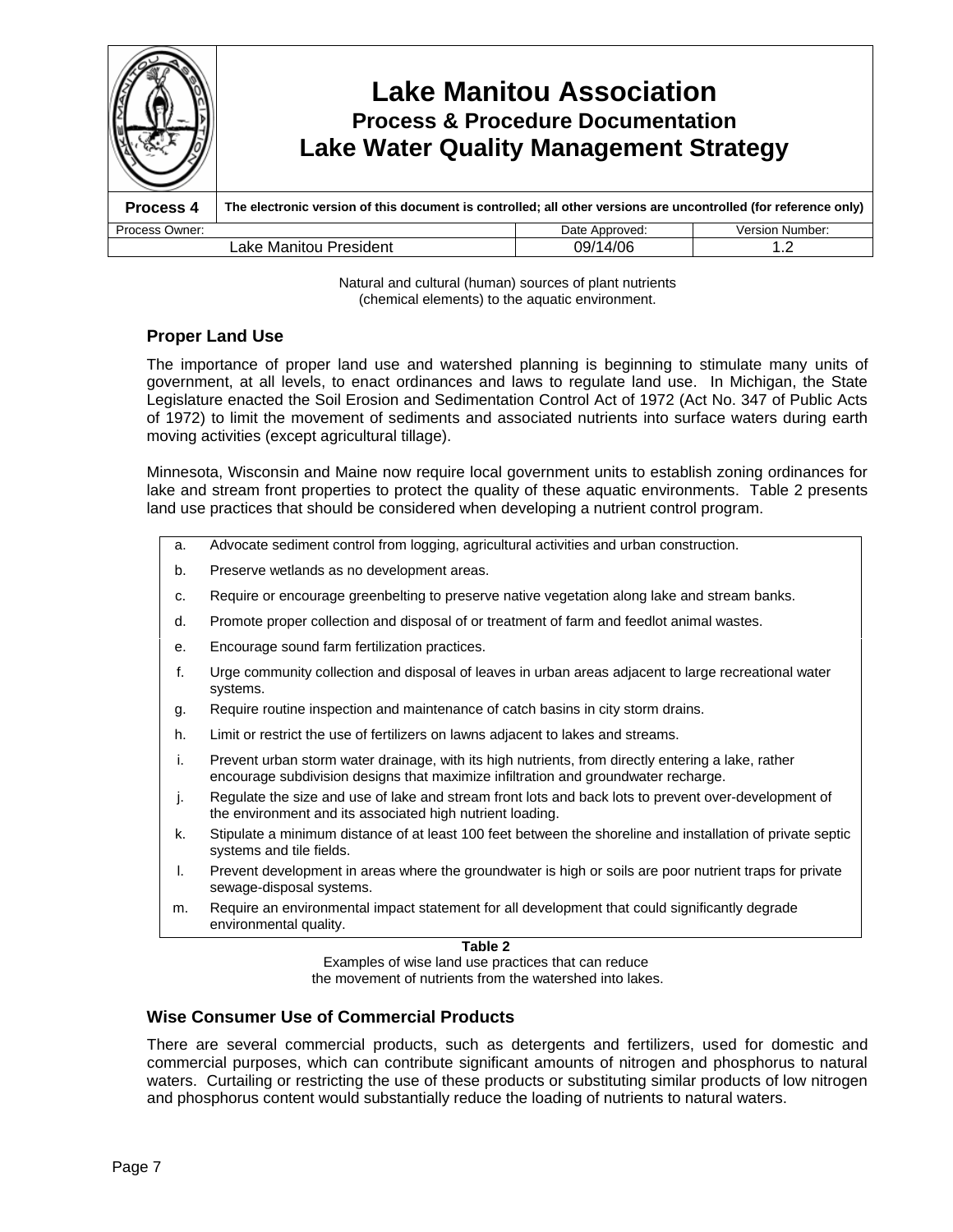

Waterfront property owners should take special care in the use of detergents and fertilizers. To reduce phosphorus loading into waterways, high-phosphate detergents have been banned in Michigan and several surrounding states.

If lawns must be fertilized, soils should be tested to determine which chemical nutrients are needed. If the soil does not require phosphorus, a fertilizer with little or no phosphorus should be used. County cooperative extension agents can provide information on soil testing procedures and the best methods for applying fertilizers.

## **Treatment of Inflowing Waters High in Nutrients**

In certain situations it may be possible or necessary to treat inflowing waters to reduce nutrient levels before they enter a lake. An inflowing stream or drain may carry substantial amounts of nutrients collected from many sources, such as agricultural drainage or urban storm water drainage. In certain situations it may be more feasible to chemically or physically treat the inflowing water to reduce nutrients than to control the many diffuse nutrient sources draining into it. We have partially addressed this control by having a settling area for water coming into Waugh Channel from the Hardy Drain. This area is intended to allow sediments to settle out before entering Lake Manitou. More work is needed in this area to improve the effectiveness of this control. For example, during heavy rains, the volume and rate of water flow entering the lake does not allow for much settling of sediment to occur in these cases. Additionally, the creation of a "wetland like" area where the settling area is would allow more nutrients to be removed and filtered from the water before it enters Lake Manitou.

## **Diversion of Waters High in Nutrients**

Diversion is the rerouting of water high in nutrients around or away from a lake. The principle of diversion is applicable to most nutrient sources that can be physically contained or rerouted. The application of this nutrient control technique has been most frequently applied to the diversion of municipal wastewater, but the concept can apply to waters containing high nutrient levels derived from other sources as well. In many cases where nutrient rich water has been diverted away from a lake, there has been a marked increase in water quality. It must be emphasized, however, that diversion is not a substitute for treatment or proper land management. The diversion of non-treated nutrient rich waters is only a transfer of nutrient control problems to downstream communities. We are not using the diversion technique at this time. Lake Manitou is a man-made lake and would likely not have sufficient inflows to maintain the current lake level if we diverted the higher nutrient water entering from Waugh Channel.

## **Municipal Treatment and Industrial Wastewater**

Few Michigan inland lakes receive municipal wastewater discharge, but when present, it can be a major source of nutrients for aquatic plant growth. Several methods are now available to reduce the level of plant nutrients in wastewater. But even when these methods are used, a wastewater treatment plant discharging to a lake or its tributaries will contribute greatly to the loading of nutrients to a lake. Diversions of wastewater around lakes or land disposal are possible alternatives for eliminating completely the impact of this nutrient source upon lakes.

Industrial wastewater is highly variable in quality. Those that contain substantial amounts of plant nutrients or toxic materials must be considered in any lake management program. We currently do not have any municipally treated or industrial wastewater directly or indirectly entering Lake Manitou.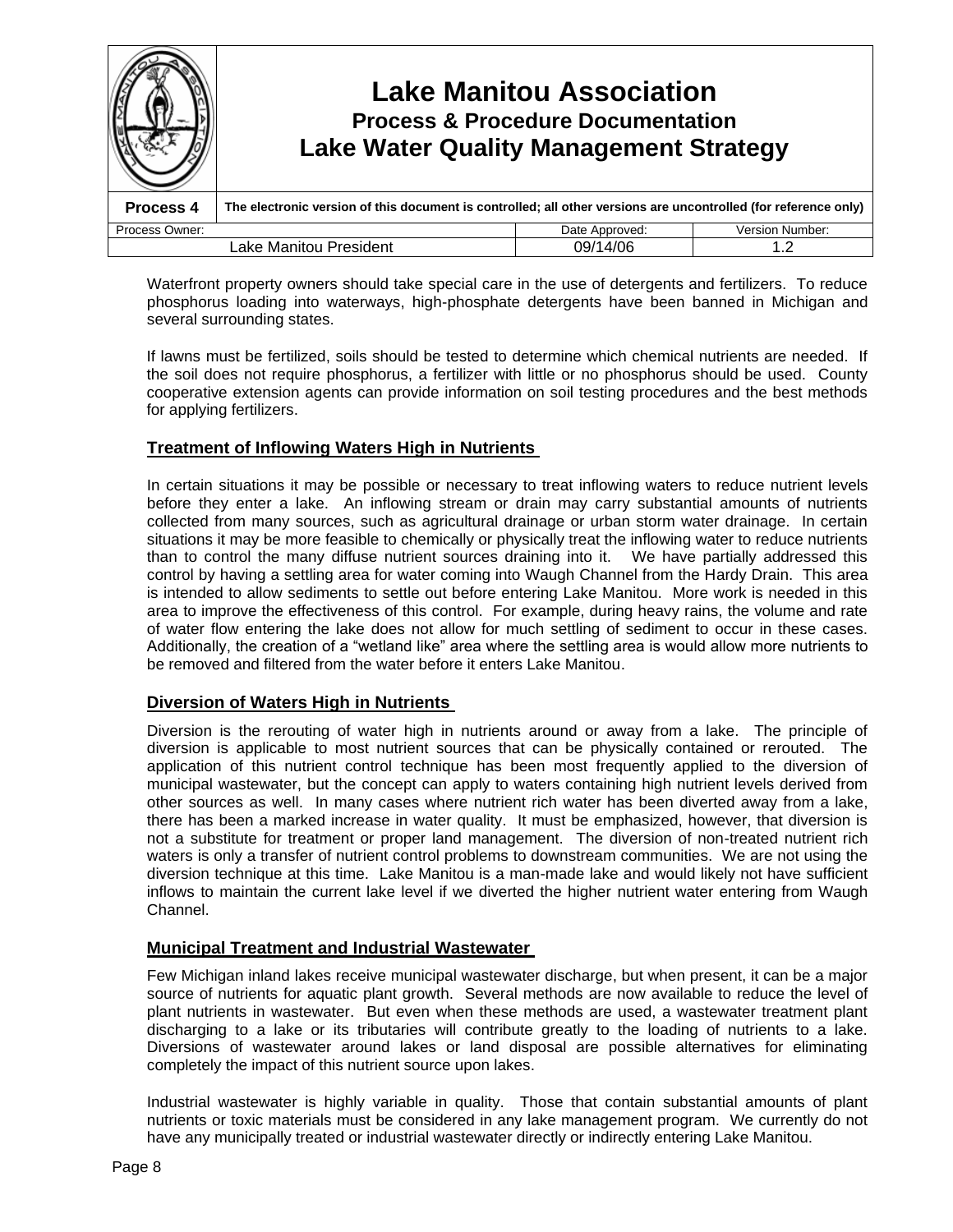|                                           |                                                                                                                 | <b>Lake Manitou Association</b><br><b>Process &amp; Procedure Documentation</b><br><b>Lake Water Quality Management Strategy</b> |                 |  |
|-------------------------------------------|-----------------------------------------------------------------------------------------------------------------|----------------------------------------------------------------------------------------------------------------------------------|-----------------|--|
| Process 4                                 | The electronic version of this document is controlled; all other versions are uncontrolled (for reference only) |                                                                                                                                  |                 |  |
| Process Owner:                            |                                                                                                                 | Date Approved:                                                                                                                   | Version Number: |  |
| 09/14/06<br>Lake Manitou President<br>1.2 |                                                                                                                 |                                                                                                                                  |                 |  |

## **Short Term Management of Aquatic Plants**

Although the initial and continuing phase of aquatic plant management should be the control of nutrient sources, many lakes have such serious plant problems that short-term management techniques may be needed to maintain the recreational and economic interests in the lake. In cases where nutrient control is impractical, such as shallow reservoirs on major agricultural or urbanized river systems, short-term management practices may have to be conducted annually. Even in such cases, however, under no circumstances should the complete eradication of aquatic plants be considered. This practice is environmentally unsound and could have very undesirable consequences. In some lakes it may be necessary to alter recreational activities somewhat to suit the lake's state of eutrophication, rather than attempt to change the lake to meet recreational demands. In situations where nutrient control is possible, short-term management techniques should be considered only as temporary measures, designed to replace nuisance plant species with plant species that conflict less with recreational and economic interests.

The short-term methods for managing aquatic plants include:

- 1. biological control,
- 2. mechanical harvesting,
- 3. environmental manipulation, and
- 4. use of herbicides.

These methods are directed primarily at the results (aquatic plants) of nutrients entering the lake and not at reducing the flow of nutrients. In some cases, however, nutrient levels within the water system may be reduced incidentally with certain techniques. Lake Manitou has incorporated the mechanical harvesting control as an on-going element of our Lake Water Quality Management Strategy.

## **Biological Control**

Biological control of aquatic vegetation is presently the least understood and utilized of the four short-term management techniques. Biological control normally includes the introduction of an organism that competes with, preys upon, inhibits the growth of, causes disease in, or parasitizes the plant species that has created the problem.

The use of biological agents has many potential hazards. Therefore, the use of this control technique in either the terrestrial or the aquatic environment will always be under the direct supervision of state agencies. The introduction and release of exotic, foreign or non-native insects, fish or other animals into Michigan without specific authorization is strictly forbidden by state laws (Act No.286 of the Public Acts of 1929; Act No.196 of the Public Acts of 1958).

At the present time, there are no specific biological control techniques being applied in Lake Manitou waters.

## **Mechanical Harvesting**

Mechanical harvesting involves the pulling or cutting and removal of macrophytes from selected areas of a lake. It may employ hand tools or highly sophisticated motorized cutting or rotovating devices. The harvesting of algae from lakes appears presently to be economically infeasible primarily due to very high energy costs to remove the microscopic plants from water.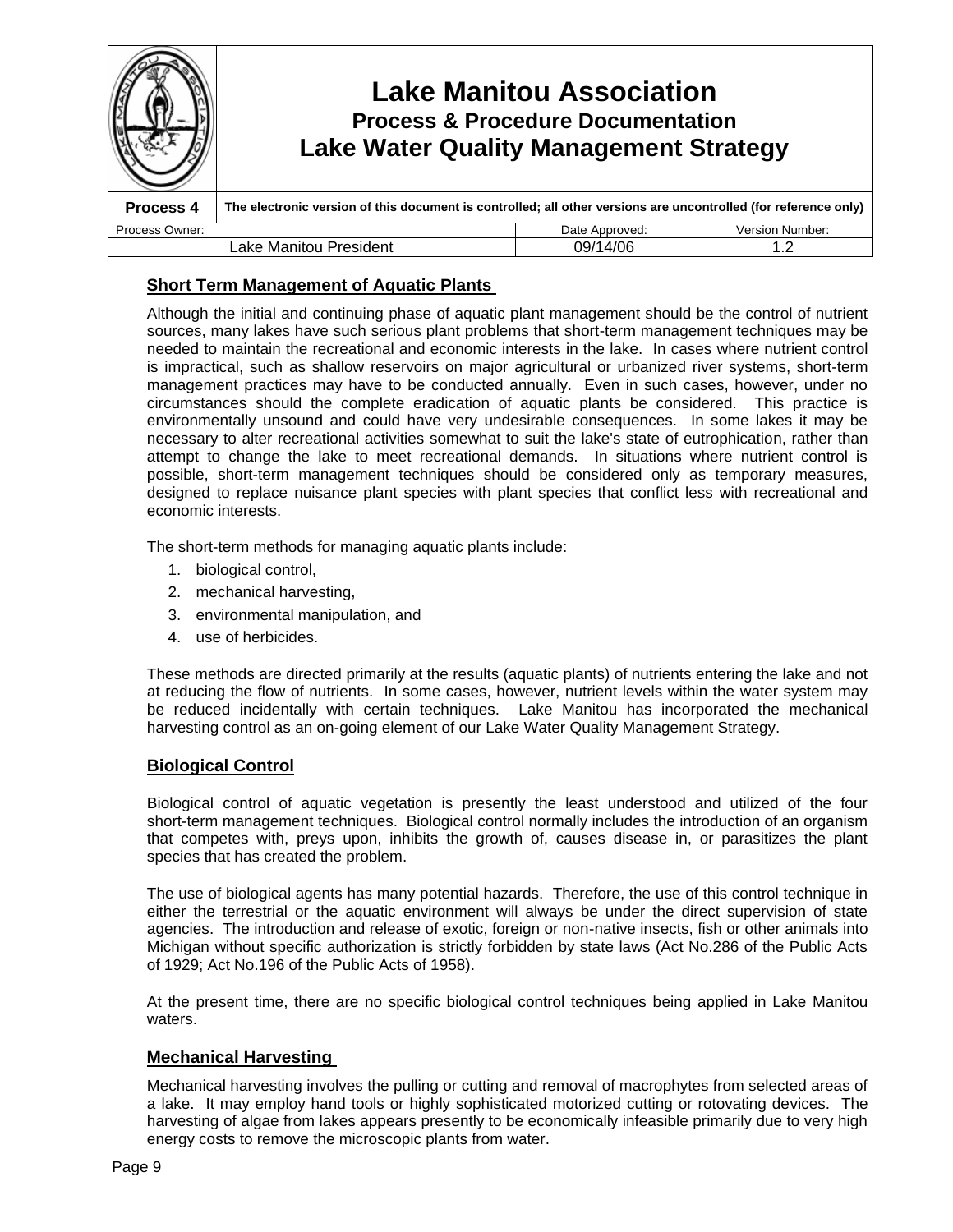|                                          | <b>Lake Manitou Association</b><br><b>Process &amp; Procedure Documentation</b><br><b>Lake Water Quality Management Strategy</b> |                |                        |
|------------------------------------------|----------------------------------------------------------------------------------------------------------------------------------|----------------|------------------------|
| Process 4                                | The electronic version of this document is controlled; all other versions are uncontrolled (for reference only)                  |                |                        |
| Process Owner:                           |                                                                                                                                  | Date Approved: | <b>Version Number:</b> |
| 09/14/06<br>Lake Manitou President<br>12 |                                                                                                                                  |                |                        |

When large areas of aquatic plants are harvested, the cut material should be removed from the lake. If left in the lake, the cut plant parts will decompose, sometimes only partially, and contribute nutrients and organic material to the lake bottom. This, in turn, helps to nourish new plant growth. In addition, during biological decomposition of the cut plant material, dissolved oxygen levels may be lowered. This can affect the delicate balance between the water and sediment chemistry. Low oxygen levels also affect fish and fish-food organisms. Removing cut material from a lake improves water quality if the amount of nutrients removed (in plant material and algae attached to the macrophyte) is greater than the amount of nutrients entering the lake from the watershed.

Mechanical harvesting also has drawbacks which must be considered. It has a high initial investment if a specially manufactured harvester is purchased. Many of these machines are large, heavy and can be damaged by obstructions (logs, boulders, and debris) hidden below the lake surface. Additionally, harvesting could aid the spread of a plant problem, since fragments of certain plants could drift into unaffected areas, take root and grow. The Lake Manitou Board of Directors and Officers have considered the benefits of mechanical harvesting to outweigh the potential drawbacks and have incorporated the mechanical harvesting control as an on-going element of our Lake Water Quality Management Strategy.

## **Environmental Manipulation:**

The objective of environmental manipulation is to alter one or more physical or chemical factors critical to plant reproduction and growth thereby making the environment less suitable to the plant. Several techniques have been used with varying degrees of success. These methods may not be economically or environmentally practical in every lake. Even in practical situations, a technique should be employed only after the particular plant problem, and social and economic factors have been care fully considered. Environmental manipulation can provide some control of aquatic plants, but without reduction of nutrient inputs, any results achieved will be only temporary. Since most of these methods are somewhat technical, only a brief discussion of each is given below. Most of these activities require a permit from the Michigan Department of Environmental Quality.

**Dredging** reduces nuisance aquatic macrophytes by deepening the lake bottom below the depth of light penetration. Reduction of the size of the well-lighted zone around the shore will reduce the total amount of macrophytes. The disadvantages of dredging include a temporary increase in silt suspended in the water, which on settling in non-dredged areas, can smother bottom living animals. Additionally, a suitable upland site must be available for the disposal of dredge spoils. Lake Manitou supports dredging to remove accumulated sediments in the channels where water inflows containing sediment is prevalent. The primary location for this is Waugh Channel.

**Aeration** is the introduction of air into the waters of a lake for the purpose of increasing the dissolved oxygen concentration of the water. Aeration is most effective in lakes that are devoid of oxygen in the deep water. Keeping oxygen in the bottom waters will prevent the release of nutrients from sediments. As long as nutrients remain chemically bound to the sediments in the deeper parts of the lake, they are less available for aquatic plant growth. Decreases in nuisance algal populations and a shift to more favorable species have been reported following aeration, but this result is not always observed. Control of aquatic plants by aeration has not been demonstrated. A possible disadvantage of aeration is that it can be detrimental to cold-water fishes (trout) if warm surface waters are mixed with cool bottom waters making the total lake environment unsuitable for these fish species. There are methods of aerating only the deeper waters, however. The use of an aerator may also cause the re-suspension of bottom mud(s) which may increase turbidity ('cloudiness" of the water).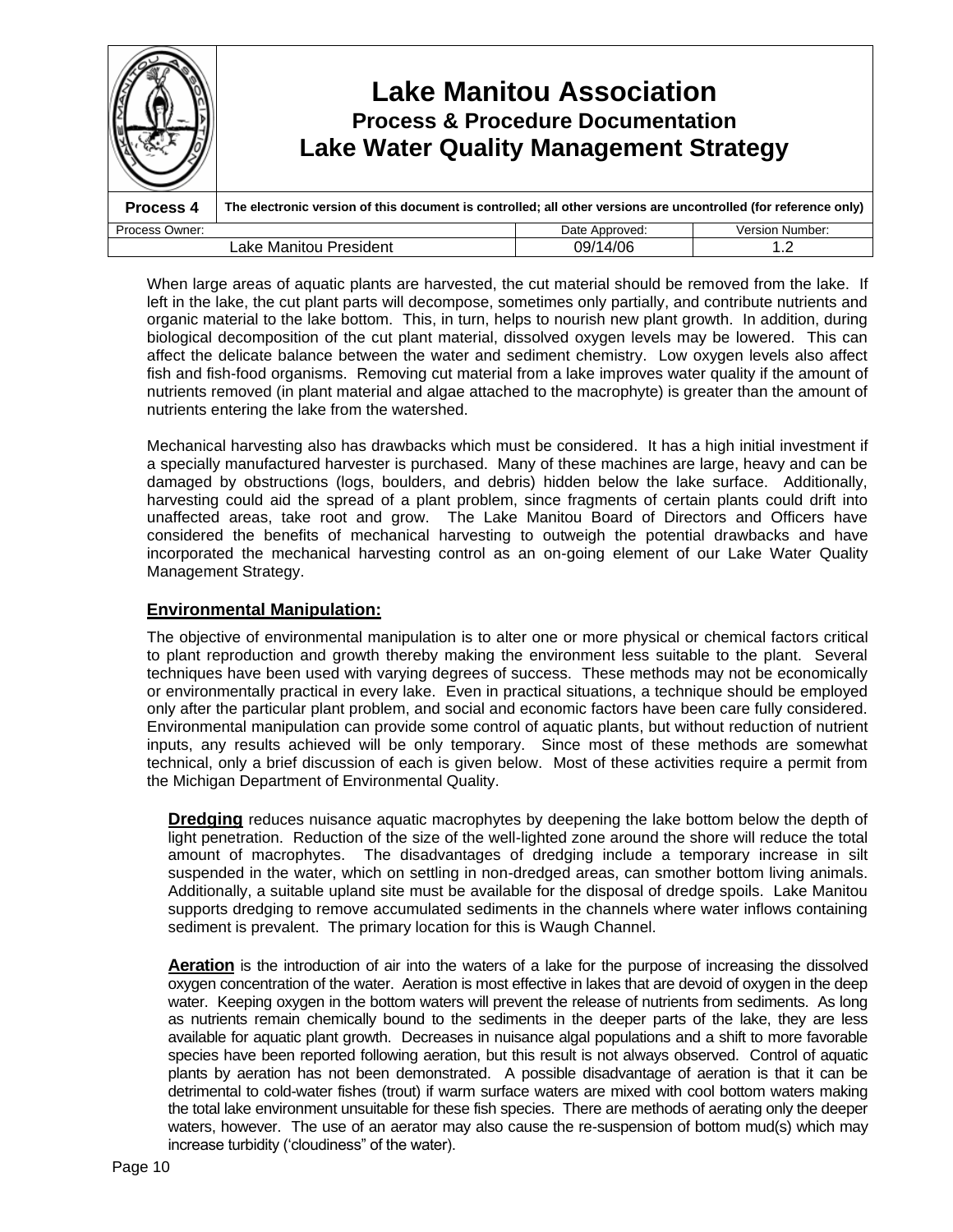|                                           | <b>Lake Manitou Association</b><br><b>Process &amp; Procedure Documentation</b><br><b>Lake Water Quality Management Strategy</b> |                |                        |
|-------------------------------------------|----------------------------------------------------------------------------------------------------------------------------------|----------------|------------------------|
| Process 4                                 | The electronic version of this document is controlled; all other versions are uncontrolled (for reference only)                  |                |                        |
| Process Owner:                            |                                                                                                                                  | Date Approved: | <b>Version Number:</b> |
| 09/14/06<br>Lake Manitou President<br>1.2 |                                                                                                                                  |                |                        |

Lake Manitou has adopted an aeration strategy in the shallow, less agitated areas of the lake to improve the water quality in those areas. The bottomland in Lake Manitou contains a variety of organic materials and sediment. For the organic material to decay, it needs and consumes oxygen in the decomposition process. In the areas of low activity and where decaying organic components are present, the available oxygen in the water column becomes depleted which limits or stops the bottomland decomposition process. In addition, the iron molecules in the water column bind with nutrients in oxygenated water, however, they release the bound nutrients in oxygen-depleted water allowing the nutrients to be made available for algae and plant production.

The way in which aeration works is to oxygenate the bottom organic sediment encouraging decomposition and continuing to keep the plant and algae nutrients bound to the iron molecules rendering them unavailable for plant consumption. This is one reason why aeration may help to reduce the floating algae mats that typically develop by the shoreline in June/July. Depending on the composition of the bottomland, there may an unpleasant odor as the materials decompose and would be an indication that the aeration is having it's intended effect and is working properly as oxygen is provided to the bottom sediment to continue and accelerate the decomposition process.

**Nutrient Inactivation** is the application of a chemical to a lake that binds with and immobilizes nutrients necessary for plant growth. Once immobilized, the nutrients settle to the lake bottom. This method is appropriate for algae control, but has little effect on the growth of aquatic plants. The chemical substance used to immobilize and settle out the nutrients is usually a metal ion (iron, aluminum, calcium, copper). The settling process may also reduce suspended solids and decrease turbidity and color, in addition to inactivating the nutrients. This technique is effective and somewhat expensive. It may also adversely affect the small animals living in the bottom sediments that serve as fish food. Lake Manitou incorporates nutrient inactivation as a key element of our Lake Water Quality Strategy. The chemicals must be applied under permit from the Michigan Department of Environmental Quality by persons trained in their application. Lake Manitou receives it's training from the chemical company we purchase the chemicals from who is licensed by the State of Michigan.

**Drawdown** or **Water Level Manipulation** is a potential mechanism for controlling certain types of aquatic vegetation. In this technique, water levels are lowered for a period of time to expose shallow water areas. This dries out the exposed plants and kills them. Many submergent macrophytes are susceptible to this procedure, but certain emergent macrophytes actually benefit from it. In addition, this method does not control algae. A drawdown period of approximately two months is necessary for drying and freezing to be effective during winter drawdown.

The water level in Lake Manitou is controlled by the installation or removal of wooden boards in the spillway located on the north side of the lake. The spillway has three sections of boards which control the volume of water leaving the lake, however, the lowest installed board will control the level of the lake as water will seek it's own level and will not be higher than the lowest board.

A Lake Manitou Board Member is assigned the responsibility of installation and removal of the boards in the spillway. The Lake Manitou Board of Directors approved an addition to the Lake Manitou Special Record in 2002 stating that only a Lake Manitou Officer, Board Member, or someone working at the direction of the Lake Manitou Board of Directors is authorized to install or remove boards from the spillway. All others are not authorized to install or remove the boards and violations of this restriction would likely result in litigation.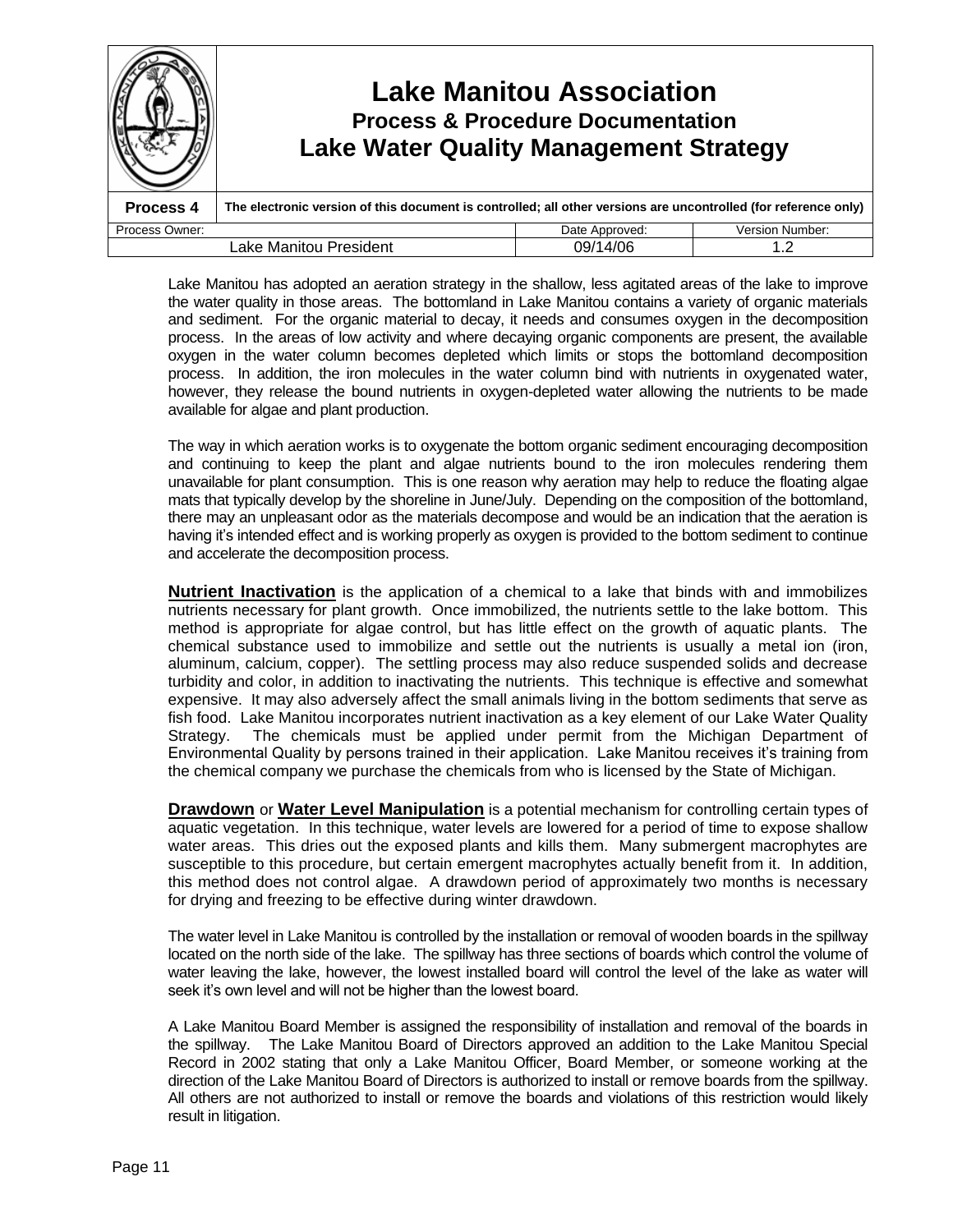|                                    | Lake Manitou Association<br><b>Process &amp; Procedure Documentation</b><br><b>Lake Water Quality Management Strategy</b> |                |                        |
|------------------------------------|---------------------------------------------------------------------------------------------------------------------------|----------------|------------------------|
| Process 4                          | The electronic version of this document is controlled; all other versions are uncontrolled (for reference only)           |                |                        |
| Process Owner:                     |                                                                                                                           | Date Approved: | <b>Version Number:</b> |
| 09/14/06<br>Lake Manitou President |                                                                                                                           |                | 1.2                    |

There are several landmarks that have been used to measure Lake level: The culvert under Waugh Road, the Spillway itself, the seawall installed by Dave Acton, and the stump in Waugh channel. The use of the shoreline is not a good indication of water level as continual erosion of the shoreline typically occurs and shoreline landmarks cannot adequately define lake levels.

The flushing rate for Lake Manitou is 2.2 times per year... this means that the total water volume of Lake Manitou flows in and out of Lake Manitou an equivalent of 2.2 times each year. With that level of flushing, the water level is closely monitored to ensure we are effectively managing the lake level. The strategy for Lake Manitou is to remove six inches of boards in the fall, lowering the lake level to allow aquatic shore vegetation to be removed, provide additional shore protection during the icy periods, and to reduce the damage of ice on seawalls, docks, spillway, dam, etc.

The boards are kept out until after the spring rains, usually late May, and the lake level is increased to allow sufficient depth for boating, and to provide water for lawn irrigation. During the summer months and especially through periods of low rain, the lake level naturally drops due to evaporation and irrigation and will quite often stop flowing over the spillway due to the lack of water input. Once the summer boating season has concluded, several boards are usually removed in October and the lake level management cycle completes. There are special situations where additional board adjustments are made throughout the year. These adjustments are typically in response to inordinate rainfalls where additional boards must be quickly removed to lower the lake level that invariably encroaches on the homeowner properties on the west side of the lake.

During the 2004 Lake Association summer annual meeting, the Lake Board and membership approved a new policy in the event of a high moisture year as follows:

- 1. Leave the spillway boards out in April thru late May.
- 2. Install all the spillway boards in either very late May or early June depending on conditions. In a normal year, evaporation will draw down the lake level naturally in June and July.
- 3. There are 3 rows of boards, any time water goes over the top of the  $3<sup>rd</sup>$  board we will pull a board.
- 4. In an abnormally wet year, we will install a 4" board July 1 lowering the lake level down 2", replace the 4" board with a 2" board July  $15<sup>th</sup>$  lowering the lake level another 2", and remove the board on August  $1<sup>st</sup>$  to simulate a normal evaporative draw down.
- 5. We will remove a total of two full 6" boards from the center row of the spillway between Oct 1<sup>st</sup> and Oct 15<sup>th</sup> depending on continued warm weather to support the boating season.

**Dilution or Displacement** of low quality water with water of higher quality may lessen algae problems, but may not affect plant growth. A supply of higher quality replacement water must be available as well as an acceptable means of disposing of lower quality lake water. This technique is not being used in Lake Manitou at this time. There currently is no higher quality water source available to replace the Waugh Channel water inflow volume.

**Shading** for prolonged periods (4 weeks or longer) has been effective in reducing certain submergent macrophytes by light limitation. Light reduction through the use of water dyes has been tried with some success in ponds and small embayments in lakes, however, has never been used in Lake Manitou. Black plastic sheeting could be used as a floating shade. Its success on small areas (swimming beaches) is good for certain submergent macrophytes and of limited control value for emergent vegetation. However, problems with wave action and currents limit the usefulness of a floating plastic shade primarily to small ponds. The plastic sheeting should be removed after five to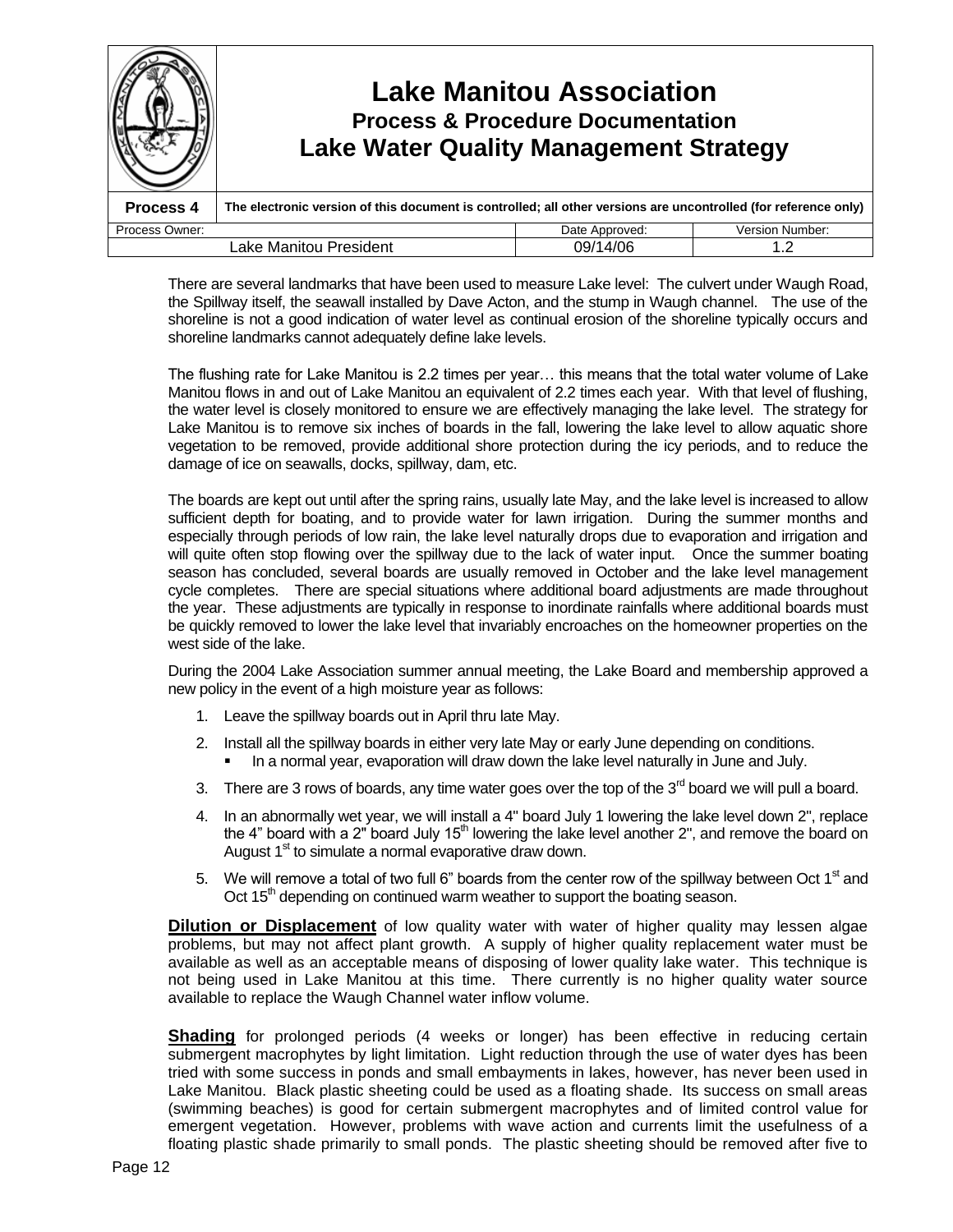

six weeks of shading in the spring. This method does not effectively control the growth of algae and has not been used in Lake Manitou.

**Covering of Bottom Sediments** with sheeting material (such as black plastic) and/or particulate material (sand, clay) can perform two functions in controlling aquatic plants. It can prevent the exchange of nutrients from the sediments to the overlying water and it can retard the establishment of rooted aquatic macrophytes. Disadvantages of this technique are that bottom dwelling animals are usually killed when the sediment is covered and often gas is produced under the plastic sheeting causing it to float to the surface. Sheeting is now available that have pores which allow gases to escape. Experience with this technique has resulted in good temporary control, however, macrophytes will gradually re-colonize the area unless the sheeting is removed periodically and cleared of any growth. Individual property owners have used this technique to cover the soft bottom with sand and several have used plastic sheeting covered over with sand to improve the wading quality of their shoreline.

**Intensive Use and Periodic Manual Clearing** of shoreline areas will, in many instances, prove to be an effective means of aquatic plant control in small beach areas. The rooted plants must produce sufficient food in their leaves to maintain their root systems. Frequent cutting of the leaves or their destruction by wading and swimming will eventually lead to death of the root system. This technique is particularly effective with emergent vegetation such as water lilies. Like weeding the garden, it is necessary to watch for the early development of potential problems and remove the plants as they become established and before they spread over large areas. Individual Lake Manitou property owners use this technique.

## **Use of Herbicides**

Chemical control is another means of temporarily controlling aquatic plants and algae. There are a number of chemicals available which offer varying degrees of action time, persistence, cost, selectivity and safety to humans, other mammals and aquatic animal life.

When herbicides are part of an aquatic plant management program, special care must be taken to protect both the environment and individuals involved, since herbicides are potentially dangerous to both. To promote the proper use of aquatic herbicides Act No. 368 of the Public Acts of 1978, has granted regulating authority over the application of these compounds to the Michigan Department of Natural Resources. A permit is required from the Michigan Department of Environmental Quality prior to any chemical treatment of a waterbody. The only exemption from this permit requirement is treatment of a pond which is less than ten (10) acres, does not have an outlet, and which is owned by only one person or corporation. Even in situations where a permit is not required, only herbicides registered for use in lakes and ponds may be used. A current list of these herbicides, and permit applications, are available from the Department of Environmental Quality, Land and Water Management Division, Inland Lakes and Wetlands Unit, P.O. Box 30458, Lansing, MI 48909-7958.

It is important that herbicides be used with extreme care. Herbicides require special handling such as protective clothing for application and posting of treated water so that swimmers or fishermen are not inadvertently exposed to potentially harmful chemicals. Before applying any chemical, one must always read the product label completely and follow all instructions. The applicator takes special note of all warnings on the label to avoid any personal injury and disposes of all empty chemical containers as directed. The product label also explains the best method(s) for using the product, as well as rate of application and a list of plants that may be controlled by the product.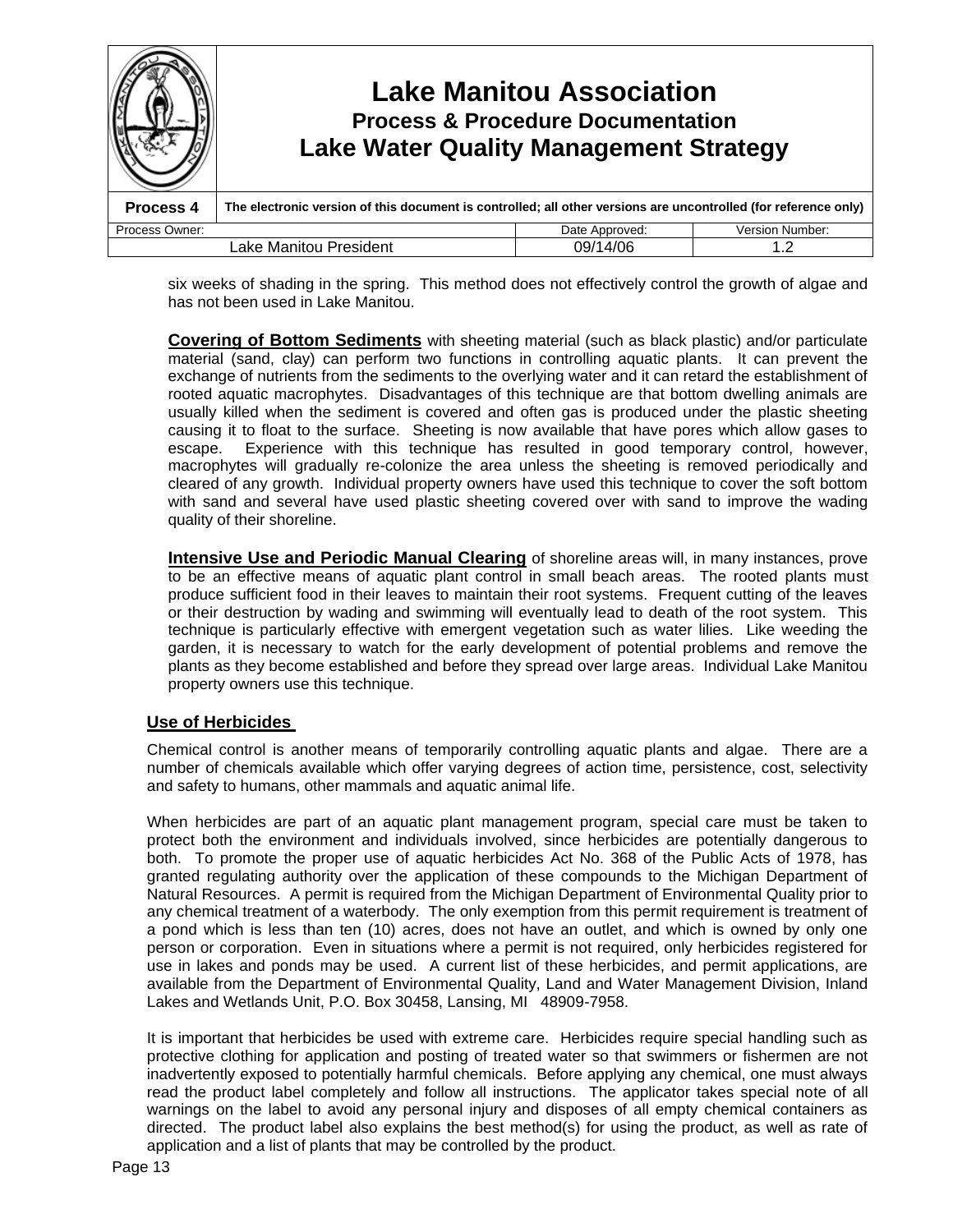|                                           | <b>Lake Water Quality Management Strategy</b>                                                                   | <b>Lake Manitou Association</b><br><b>Process &amp; Procedure Documentation</b> |                        |
|-------------------------------------------|-----------------------------------------------------------------------------------------------------------------|---------------------------------------------------------------------------------|------------------------|
| Process 4                                 | The electronic version of this document is controlled; all other versions are uncontrolled (for reference only) |                                                                                 |                        |
| Process Owner:                            |                                                                                                                 | Date Approved:                                                                  | <b>Version Number:</b> |
| 09/14/06<br>Lake Manitou President<br>1.2 |                                                                                                                 |                                                                                 |                        |

At Lake Manitou, we receive the proper training in chemical use, use the proper equipment, and obtain permits to apply the herbicides. An alternative would be to contract with a licensed aquatic herbicide applicator. A list of commercial applicators licensed by the Michigan Department of Agriculture to apply herbicides to the aquatic environment is available from the Michigan Department of Natural Resources, Inland Lake Management Unit. Additionally, the Inland Lake Management Unit is available to answer questions that may arise concerning chemical control of aquatic plants or other aspects of inland lake management.

It is important to point out that the use of herbicides to control aquatic plants has certain drawbacks. Most herbicides control all forms of plant life to some extent. Beneficial aquatic plants may be killed along with the nuisance plants. It is also difficult to control the drift of herbicides under certain conditions, consequently plants may be killed over a much wider area than intended. Additionally, herbicides give only temporary control. In lakes where herbicides are used repeatedly on a large scale, dramatic shifts in plant populations can occur which may seriously alter the lake's ecology. This is one reason why the Lake Manitou Board of Directors has chosen to apply the herbicides ourselves - to limit the variables and risks associated with over-application of herbicides in our lake.

In calculating the proper amount of herbicide to use, the first step is to determine the surface area to be treated. In the case of small ponds, this can be done by direct measurement with a tape. For waterbodies of unusual shape, divide the surface into distinct areas, each of which is a shape with which you can address. The surface area of each section can be calculated, and the areas added together to give the total area of the waterbody. In the case of man-made ponds, the engineer or surveyor who designed the pond may already have the surface area calculated. If the area has been calculated in square feet, divide the number by 43,560 square feet/acre to obtain the number of acres. Example: treatment area of 100 feet x 200 feet = 20,000 ft.<sup>2</sup>; 20,000 ft.<sup>2</sup> / 43,560 ft.<sup>2</sup> / acre = .459 acre, or about one-half acre.

For some herbicides, the application rate is expressed as gallons or pounds per acre-foot. To calculate the acre-feet of a treatment area, multiply the surface area (in acres) by the average depth (in feet). If a depth contour map of the lake or pond is available, the average depth can be calculated from it. If not, the average depth can be measured through the use of a pole or sounding line (a calibrated cord with a weight at one end). Generally, in an area used for swimming or docking of boats, an average depth of 3 to 5 feet can be used.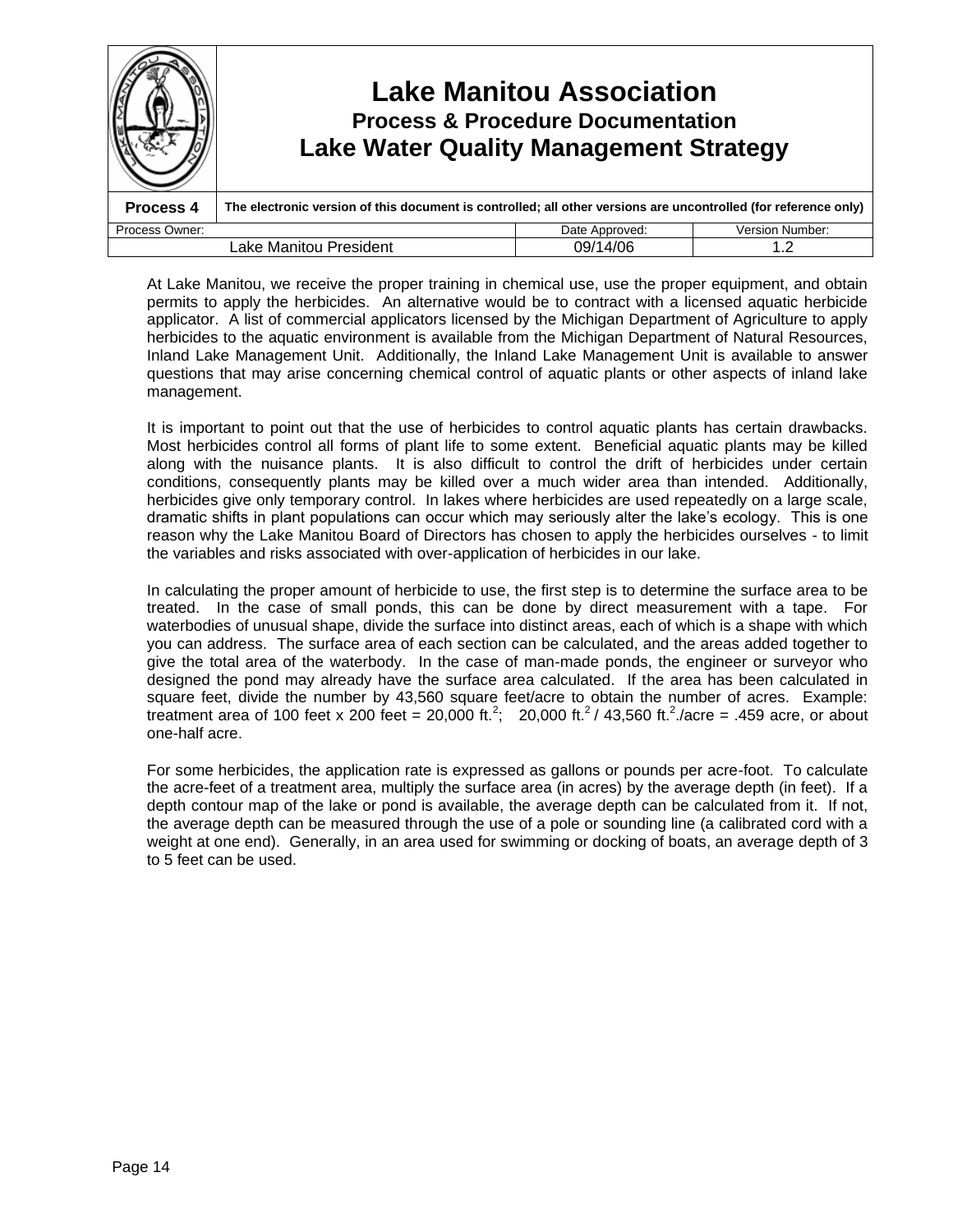

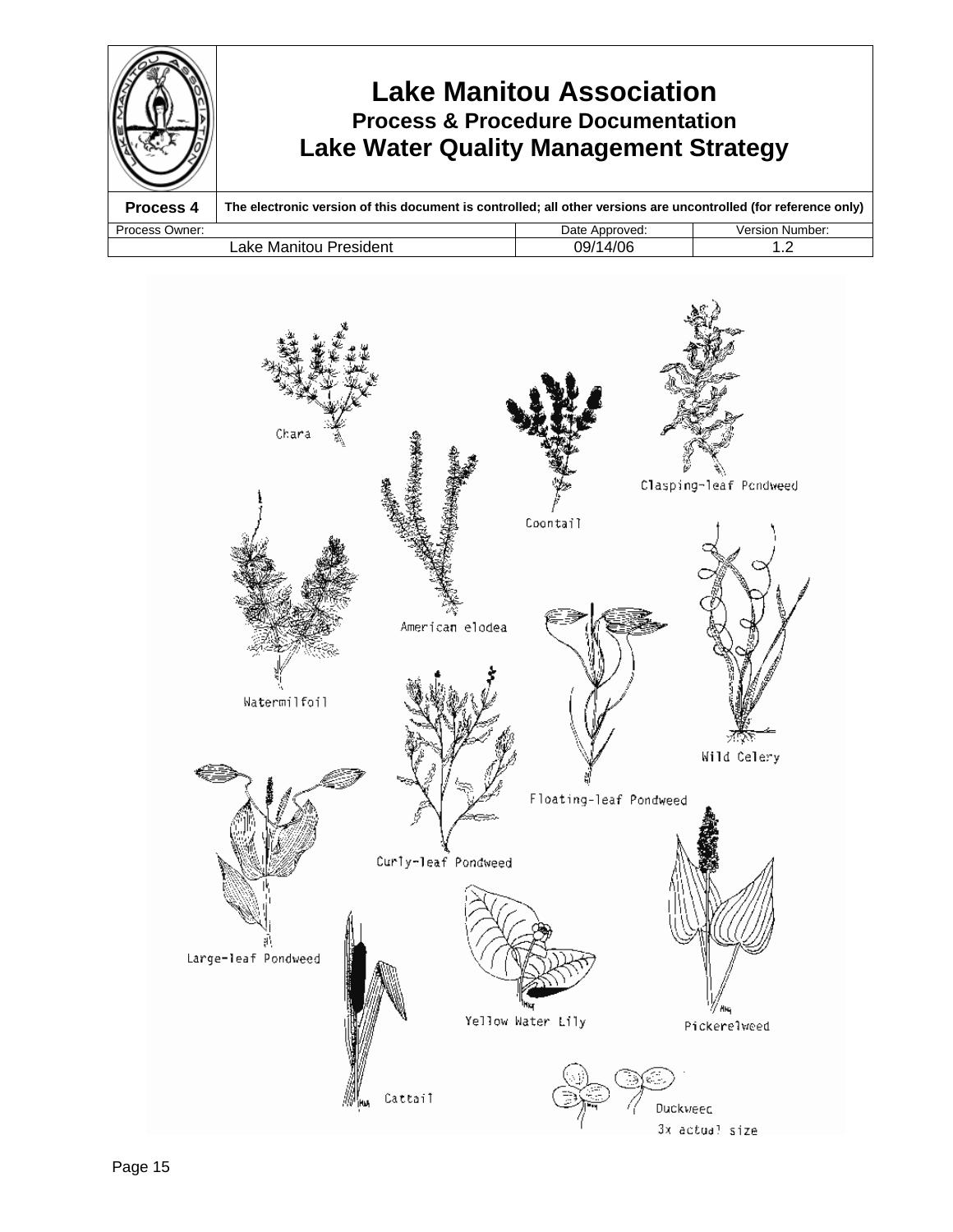|                                           | <b>Lake Manitou Association</b><br><b>Process &amp; Procedure Documentation</b><br><b>Lake Water Quality Management Strategy</b> |                |                        |
|-------------------------------------------|----------------------------------------------------------------------------------------------------------------------------------|----------------|------------------------|
| Process 4                                 | The electronic version of this document is controlled; all other versions are uncontrolled (for reference only)                  |                |                        |
| Process Owner:                            |                                                                                                                                  | Date Approved: | <b>Version Number:</b> |
| 09/14/06<br>Lake Manitou President<br>1.2 |                                                                                                                                  |                |                        |

## **Water quality testing program for Lake Manitou**

The preceding discussion established the Water Quality Management Strategy for Lake Manitou. The following sections describe the water quality monitoring and testing program that consists of a series of tests and observations regarding oxygen and other gases commonly dissolved in water and observations regarding the properties of water and the water cycle.

Lake Manitou is a 94-acre natural moderately hard water to hard water reservoir located in sections 10 and 11, Bennington Township (T6N R2E), Shiawassee County Michigan. There are two islands totaling less than two acres in the lake. Hence the surface area is about 92 acres. The lake has a maximum depth of 19 feet (in the old streambed), a water volume of 1,029 acre-feet, and a mean depth of 11.2 feet. It has 16,526 feet of shoreline, not including the island shorelines. The elevation of the lake is 781 feet above sea level. The lake was formed in 1958 when a 385 foot long earthen dam was constructed across the outlet of the Hardy-Jennings drain.

The lake has three inlets. The Hardy-Jennings drain enters the lake through the Waugh Road arm on the east side. Mirror Lake drains into Lake Manitou from the South under Garrison Road as does water from Forest Lake. The outlet is located on the north side of the lake.

The size of the watershed, which is the land area that contributes water to the lake, but does not include the lake, is 3,206 acres. The drainage area, which includes the lake and the watershed is 3,300 acres. The watershed to lake ratio is 34.1 to 1, which is high for a Michigan Inland Lake but normal for the lake formed by damning a stream. Because of this high ratio, the lake flushes rapidly about once every 0.45 years (or 165 days), on an average. The drainage area of the Hardy-Jennings drain is 2,026 acres. The drainage area for the Cummings Lakes is 1042 acres. The immediate drainage area of Lake Manitou (including the lake) is 232 acres.

Based on the above drainage areas, the average flow from the 3,300 acre Lake Manitou drainage area is 3.17 cubic fps or 6.24 billion pounds per year.

The average flow from the 2,026 acre Hardy-Jennings drain drainage area is 1.95 cubic fps or 3.83 billion pounds per year

The average flow from though 1042 acre Cummings Lakes drainage area is 1.00 cubic fps or 1.97 billion pounds per year.

Water from Lake Manitou flows into the Willow Brook Drain, then into the Maple River and then into the Grand River. The Grand River discharges into Lake Michigan at Grand Haven. The longitudinal and latitude of the 19 foot deep hole is 84 degrees 12.188 West and 42 degrees 55.479 North.

## **CLMP (Cooperative Lakes Monitoring Program)**

Limnologists have developed a variety of numerical indexes based on water quality data to express productivity on a continuous numerical scale. The widely used Carlson Trophic State Index (TSI) incorporates water clarity, or transparency, as measured by a Secchi disk; the algal plant pigment chlorophyll *a*: and total phosphorus as indicators of lake productivity. The CLMP provides data on these parameters as well as dissolved oxygen and temperature. Long-term monitoring of these parameters on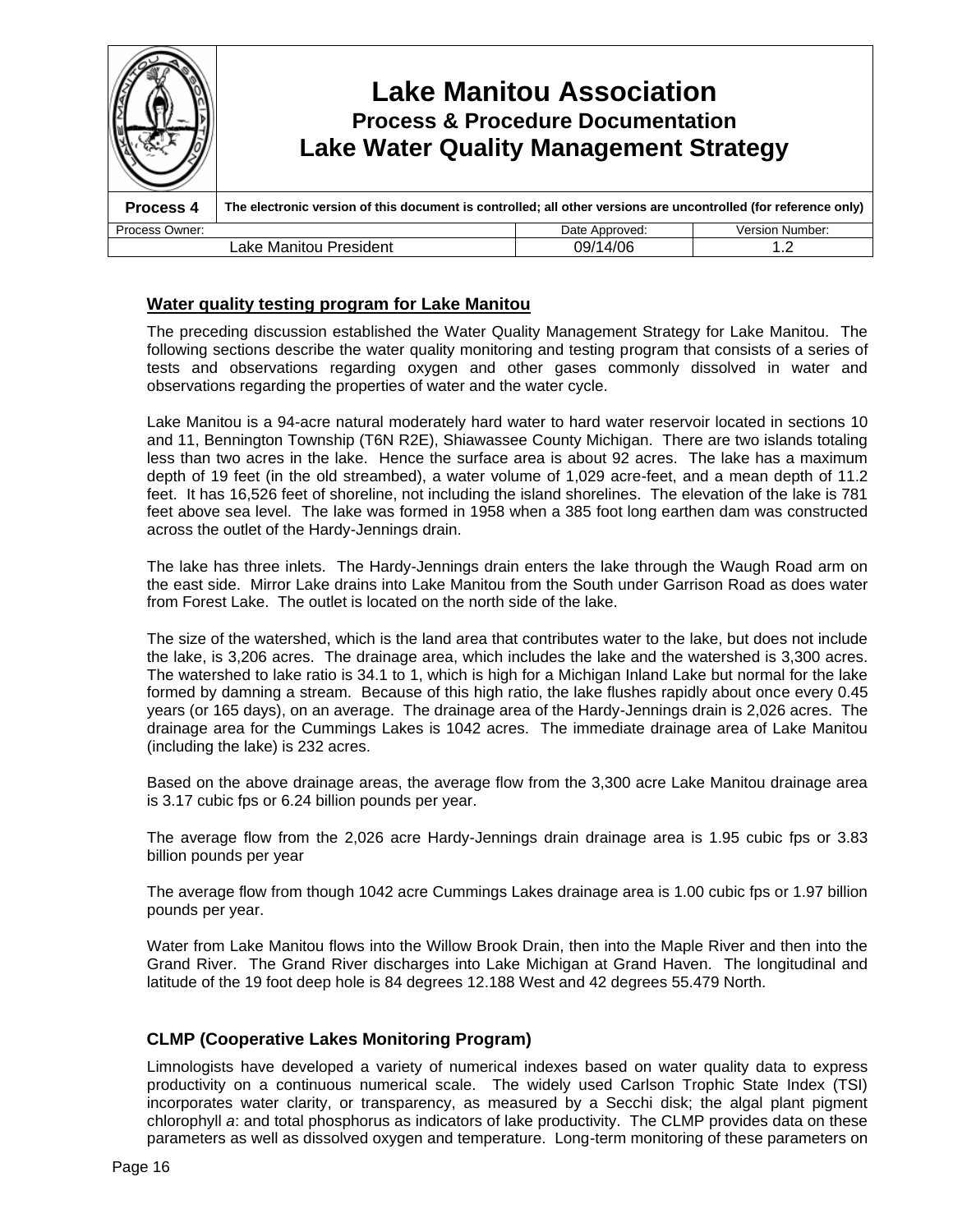

a consistent and regular basis provides the data needed to recognize changes or trends in lake productivity. Lake Manitou supports this program.

CLMP Measurements include:

- Secchi Disk Transparency Chlorophyll a
- 
- Summer Total Phosphorus Aquatic Plants
- 
- Spring Total Phosphorus Dissolved Oxygen / Temperature
	-

## **WHY SAMPLING OF LAKES IS RECOMMENDED IN THE SPRING**

It has to do with how phosphorus is distributed in lakes, but the story is not quite so simple.

A slightly longer answer is that measuring the phosphorus concentration in a lake in spring gives a fairly good picture regarding the amount of phosphorus available to plants and algae during the year.

The phosphorus levels are different in the spring than at any other time of the year because of the way iron and phosphorus are cycled in lakes each year. Iron will precipitate to the bottom sediments as long as there is dissolved oxygen in the water and iron will dissolve in water that has no dissolved oxygen.

You may have observed this process when you see iron-stained sidewalks and sides of buildings from lawn watering operations. What happens is the well from which the water is being drawn is deep enough that there is no oxygen dissolved in that water. So water at the well-screen has iron dissolved in it. Then when the water (with no dissolved oxygen, and lots of dissolved iron) is sprayed into the air, and hits the side of the building or the sidewalk, oxygen is dissolved in it and the iron precipitates out.

Phosphorus is added to many soaps to bind (grab hold) of metals and because phosphorus grabs metals, the opposite is also true, metals grab phosphorus. Since the amount of iron in most Michigan inland lakes is much greater than the amount of phosphorus, iron is a pretty efficient scavenger of phosphorus in our inland lakes, as long as there is oxygen dissolved in the water. In the spring and fall, when the lakes mix (turn over, if you will), dissolved oxygen is distributed through out the entire lake, so any iron present precipitates to the bottom sediments, carrying phosphorus with it. If the lake retained dissolved oxygen top to bottom this process would pretty effectively tie up phosphorus in the bottom sediments.

However, lakes form layers of water, usually due to temperature differences, which prevents the water at the surface from mixing with the water in the lake bottom. When that occurs, if there is enough organic material in the bottom of the lake, bacteria decomposing that material will remove the oxygen dissolved in the bottom water.

Once a lake loses this dissolved oxygen in the bottom water, the iron (which precipitated when there was oxygen dissolved in the water,) now dissolves in the water that has no oxygen dissolved in it, and when this occurs, the phosphorus which was tied up with the iron is also released into the water at the bottom of the lake. This phosphorus stays at the bottom of the lake until the lake mixes in spring or fall, when it is mixed into the entire water column of the lake. It is this phosphorus that is released into the bottom water under anaerobic (no dissolved oxygen) conditions, and then mixed into the water column when the lake mixes that the spring sampling is intended to capture.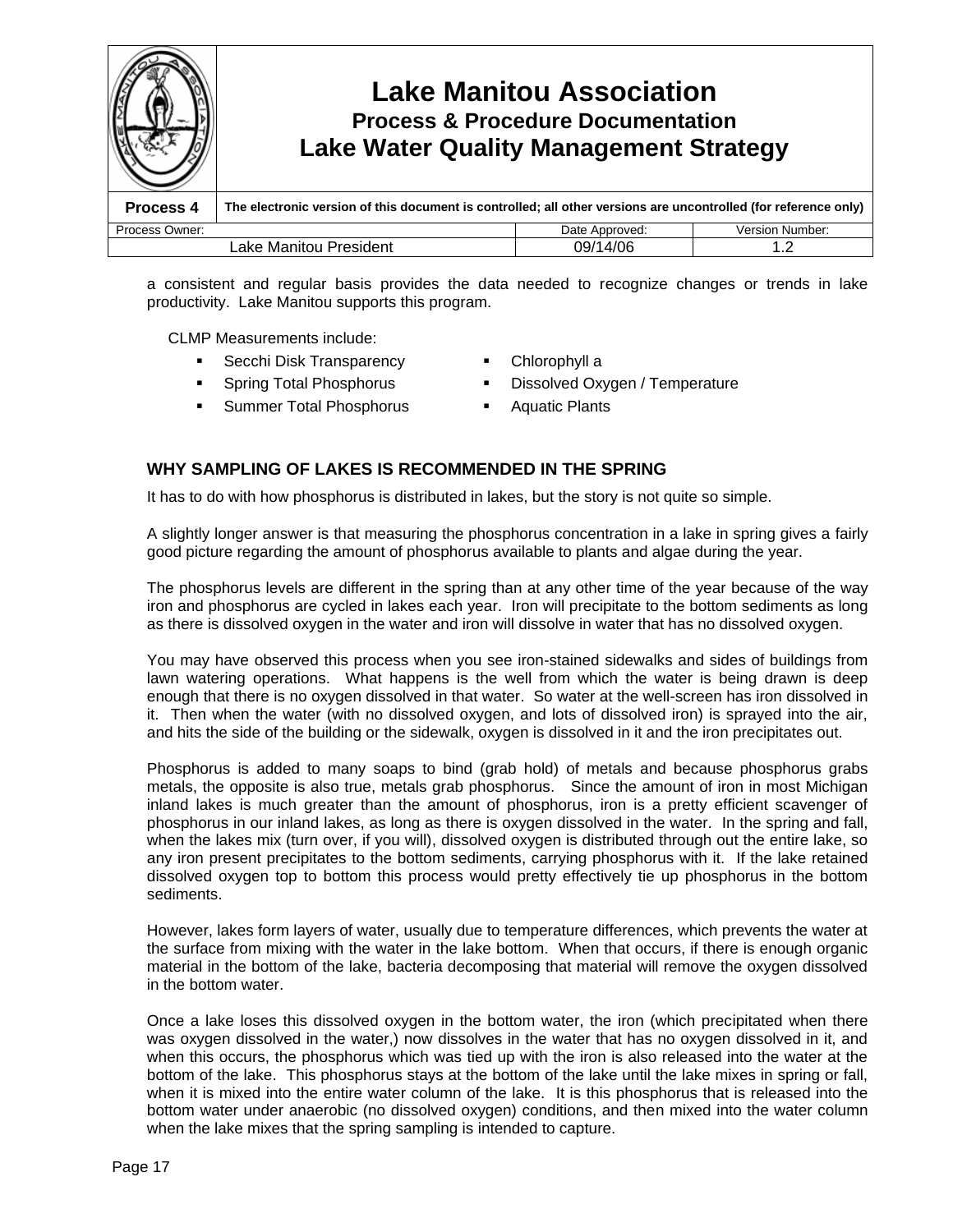

When we experience a warm winter, the lakes don't form an ice cover during the winter, or the ice cover season is short, the lakes generally end up mixing most of the winter. Because of this, oxygen is continually distributed throughout the water column, so the iron in the bottom sediments remains in the bottom sediment, tying up the phosphorus. Sampling lakes under these conditions is not as critical as when the lake was ice covered all winter long as there will be little or no phosphorus released from the bottom sediments.

## **Chemical Testing**

This testing program includes references to background material including environmental issues that pertain to water quality. Much of the material can typically found on the Internet. The following are the specifics on the physical and chemical testing program.

- 
- **temperature readings chloride**
- 
- 
- **EXECUTE:** Conductivity **turbidity turbidity**
- dissolved oxygen
- dissolved carbon dioxide hardness due to calcium ions
	-
- pH nitrate
- **sulfate** sulfate **ammonium** ions
	-
- **Physical Data Taken on Samples**

Initial physical observations based on the water's color, clarity and odor are taken. These observations include taking a Secchi Disk reading to determine water clarity. This reading is typically taken at Testing locations #1, #2, and #6.

## **Secchi Disk Transparency**

Secchi disk testing involves lowering a yellow & black painted twelve-inch diameter disk into the water and recording the depth that the yellow/black pattern is no longer visible. The average Secchi disk readings for Lake Manitou is around 5 feet.

## **Temperature Readings**

Temperatures are taken at each site and each sample location. Since temperature can directly affect the amount of dissolved ions in water, this preliminary step is included.

## **Chlorophyll a**

Chlorophyll a, reported in micrograms per liter (or ppb) generally gives an estimate of algal densities. The best reading is below 1 microgram per liter. Lake Manitou has had a wide variation of Chlorophyll a readings throughout its history depending upon the sampling time and conditions at the time of the readings... they range from a low of 3.3 to a high of 80.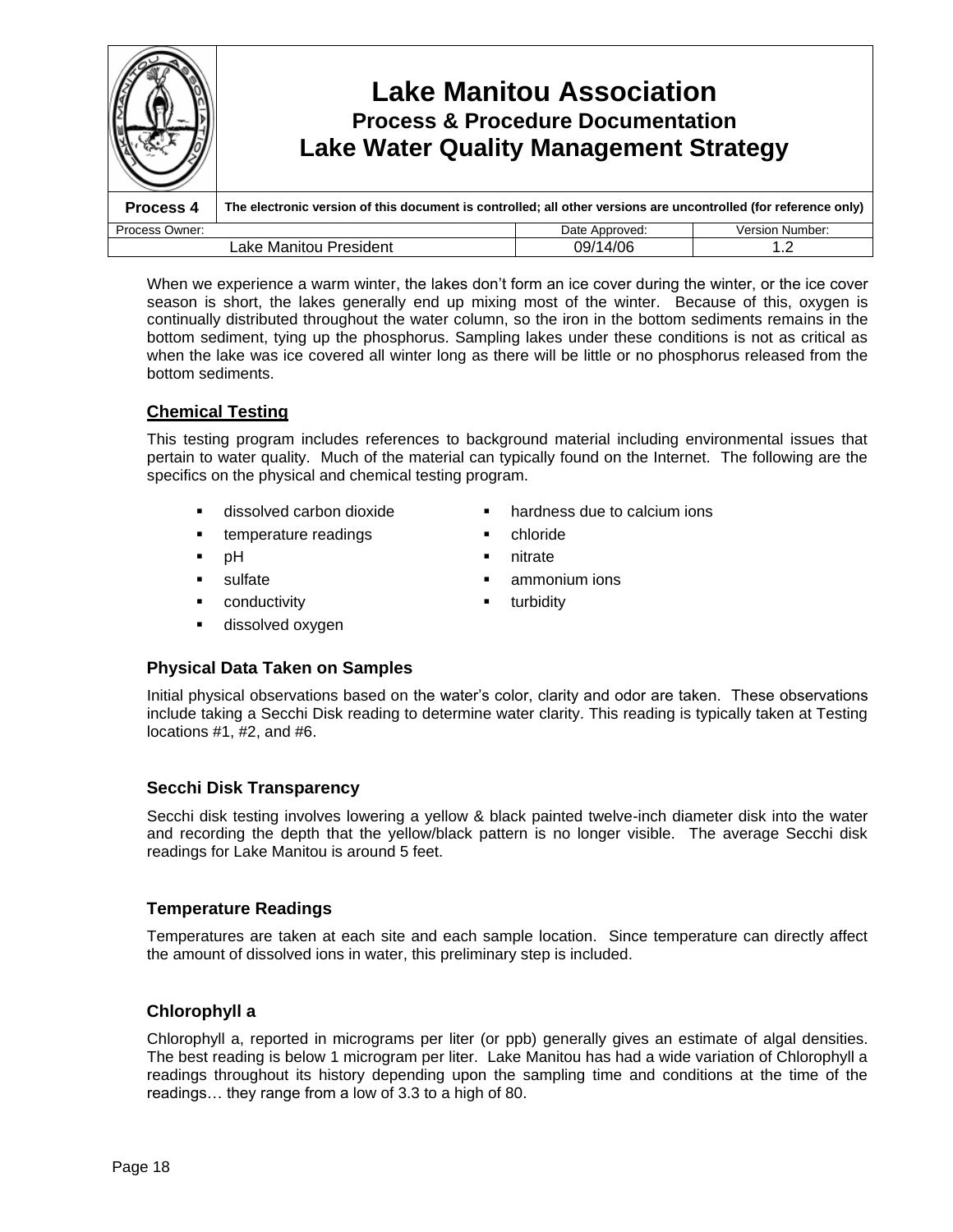

## **Conductivity of Water**

All natural water sources contain dissolved ions called electrolytes. These ions allow the water to conduct an electric current. The higher the concentration of the dissolved electrolyte, the greater is the capacity of the water to conduct electricity. Measuring the conductivity of a water sample is a way of measuring the electrolyte level in a sample of water. Lake Manitou conductivity should be in the range of 350 to 450 umhos/cm.

## **Testing for Carbon Dioxide**

Carbon dioxide is present in water supplies in the form of dissolved gas. Surface waters normally contain less than 10 ppm (parts per million). Corrosion is the principal problem caused by high concentrations of carbon dioxide in water. This is due to the lowering of pH when carbon dioxide dissolves to form carbonic acid. Aquatic plant life depends upon carbon dioxide and bicarbonates in water for growth. They utilize the carbon dioxide in the photosynthesis of plant materials, starches, sugars, oils, protein, etc. When the oxygen concentration in waters containing organic wastes is reduced, the level of carbon dioxide is increased which makes it more difficult for the fish to use the limited amount of oxygen present. Lake Manitou levels should be in the 8 ppm region.

## **pH Testing**

The pH of a natural water sample is essentially a measurement of its hydrogen ion concentration (which is a measurement of the water sample's acidity). The pH of a water sample is one measurement that gives an indication of its overall heath. Most aquatic organisms typically thrive in waters whose pH range is from 6.0 to 8.5. As the pH of the surface water decreases, concentrations of metal ions may increase posing a threat to young fish. Acid rain can affect the pH of natural water systems.

Lake Manitou has pH values ranging from 8.0 to 8.5. These are low values for a southeast Michigan inland lake with intense algal blooms. The high flushing rate most likely had an impact of keeping the pH values lower than expected. Lakes with extensive plant communities often have a high summer pH value (greater than 9.0) as the plants use the carbonates in the water as a carbon source. This causes a decrease in the buffering capacity of the water, and allows the pH to rise.

## **Alkalinity**

Alkalinity measures carbonates and bicarbonates in the water. Soft water lakes have alkalinities below 75 mg per liter. Moderately hard water lakes have alkalinities between 75 and 150 mg per liter. Hard water lakes have alkalinities above 150 mg per liter.

Lake Manitou is a moderately hard water to hard water Lake and should have levels in the 174 to 180 mg/L range in the spring and 125 to 171 mg/L in the summer.

## **Dissolved Oxygen Testing**

Oxygen is extremely vital to the life cycle processes in water systems. It is essential to keep organisms living within the water and allow for healthy reproduction in aquatic species. This leads to the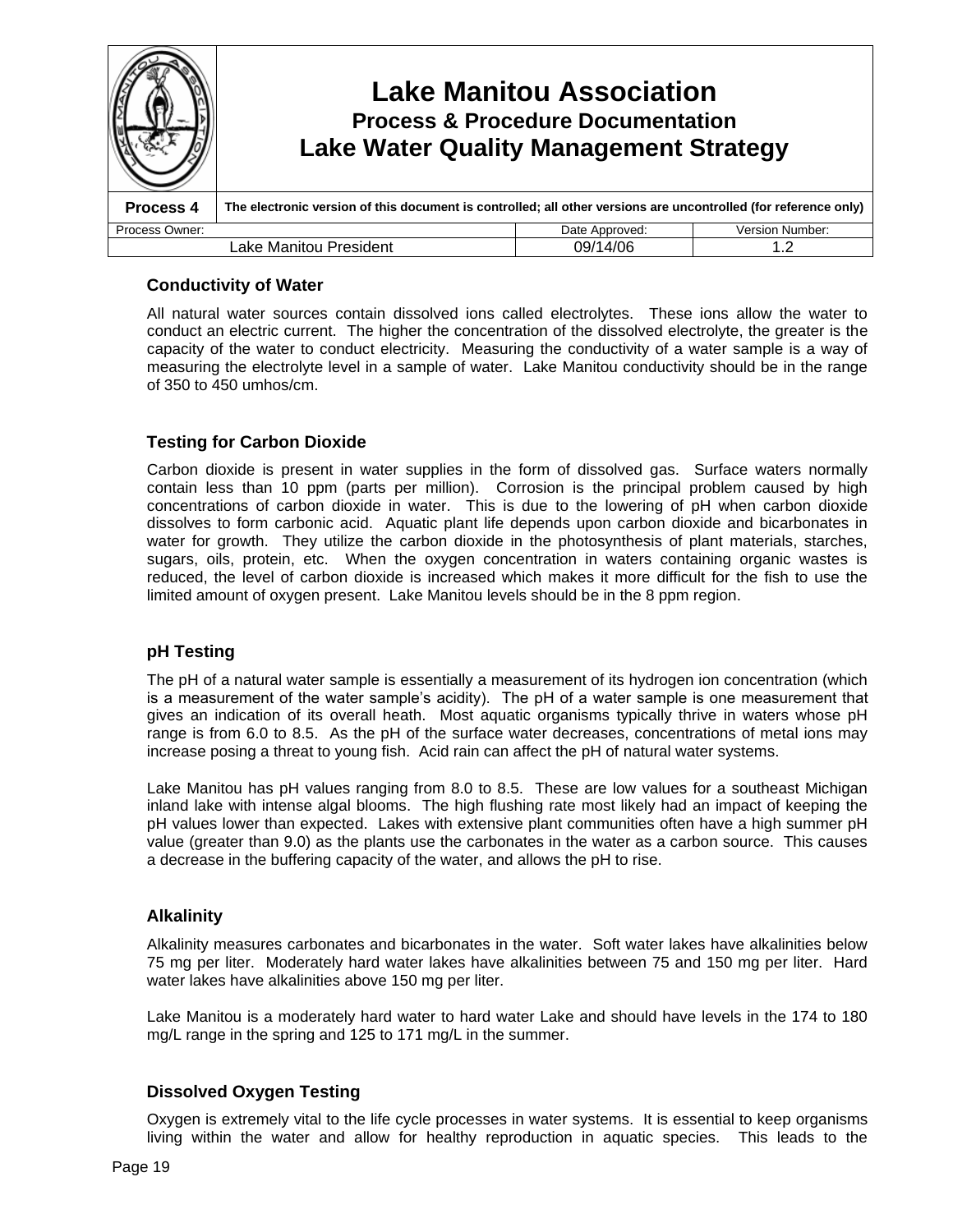

development of all aquatic populations in the water body. Oxygen enters the water by absorption directly from the atmosphere or from the photosynthesis of plants living within the water system. Oxygen is removed from a water system by respiration of organisms and by organic decomposition of aquatic organisms. Organic wastes from sources such as municipal, agricultural, and industrial sources may overload the natural progression of dissolved oxygen within the water. A water source that is rich in nutrients will produce algae in sufficient quantity that upon decomposition, the dissolved oxygen supply is depleted and fish and other aquatic organisms are killed (eutrophication).

Standards for dissolved oxygen do vary, however, governmental standards indicate that warm water fish require water with a dissolved oxygen concentration that is no lower than 4.0 mg/L. Fish that live in colder water should have a dissolved oxygen concentration no lower than 5.0 mg/L. Lake Manitou levels should be in the region of 4.0.

## **Testing for Sulfate Ions**

Sulfate ions react in a solution made acidic with barium chloride to form an insoluble barium sulfate crystal. The crystals become suspended in the solution causing turbidity. In most fresh water systems the sulfate ion is the second or third most abundant ion. Sulfur in the form of sulfate is considered an important nutrient element. Many bacteria obtain sulfur from sulfate for their synthesis of amino acids. In lakes and streams low in oxygen, the process of sulfate reduction produces hydrogen sulfide (with its characteristic offensive odor). Lake Manitou levels should be in the "X" to "Y" region.

## **Testing for Phosphate Ions**

Phosphorus is an important nutrient for aquatic plants. The amount found in water is generally not more than 0.1 ppm (or 10 micrograms per liter), unless the water has been polluted from wastewater sources or excessive drainage from agricultural areas. When phosphorus is present in excess of the concentrations required for normal aquatic plant growth, a process called eutrophication takes place. This creates a favorable environment for the increase of algae and weed nuisances. When this excess algae dies, oxygen is used in its decomposition, which often leads to fish kill. Lake Manitou levels of phosphate ranges from 20 to 60 microgram per liter.

## **Testing Water Hardness due to Calcium Ions**

The hardness of water is generally represented by the total concentration of calcium ions (expressed as calcium carbonate) and magnesium ions in solution. Other ions may, in fact, contribute to the overall hardness of water, but in natural water sources, all but calcium and magnesium are present in relatively insignificant amounts. The United States Public Health Service has set limits of calcium hardness at 200 ppm and magnesium hardness at 150 ppm. Water that contains a small concentration of the calcium and magnesium ions is considered to be "soft" water (0 - 60 ppm). Water, with a total hardness in the range of 120 - 180 ppm, is considered "hard" water. It is important to recognize that, due to the limited testing facilities and tools used, the test results are finding only hardness due to calcium not the total hardness of water. The Lake Manitou hardness is in the range of 130 ppm.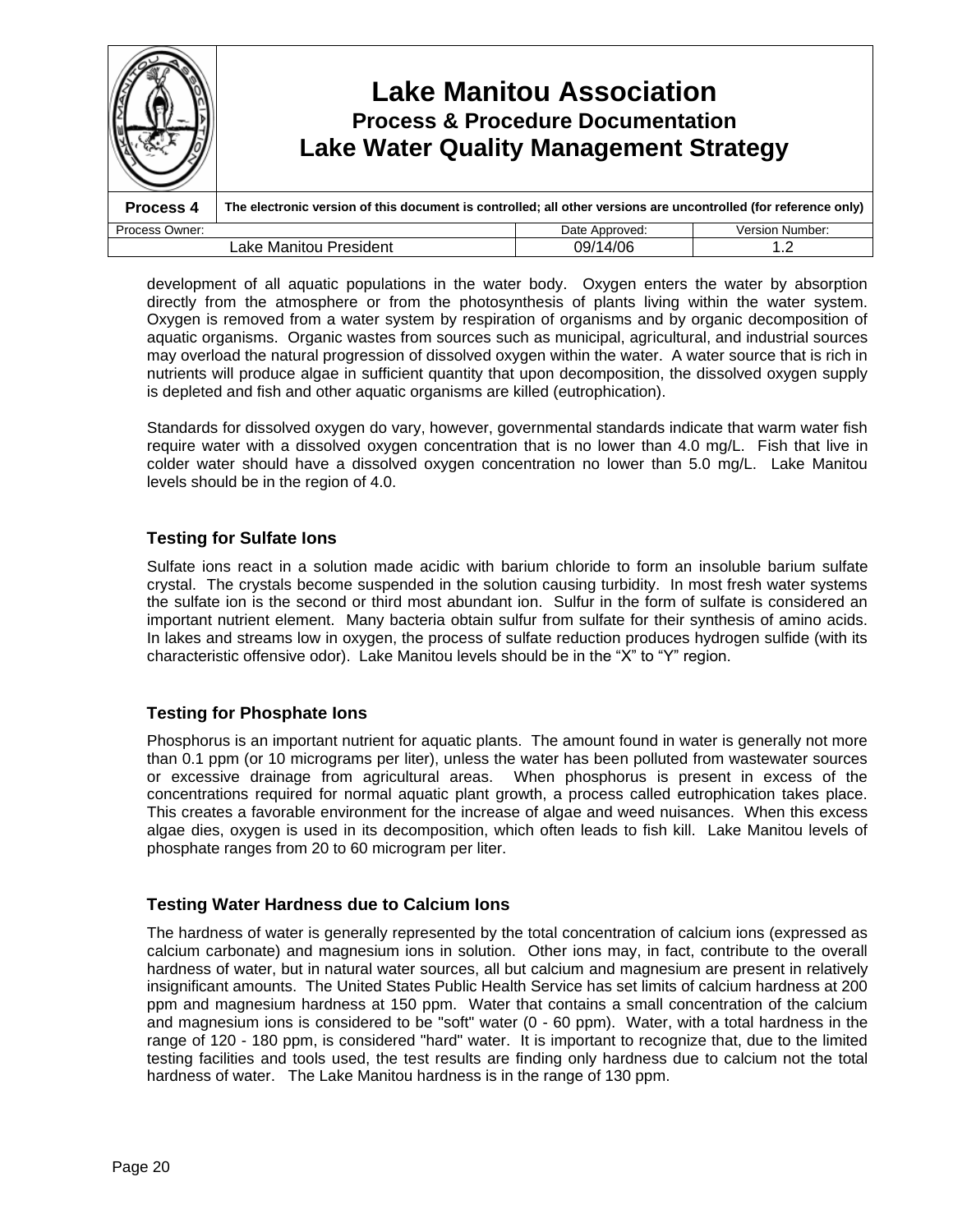

## **Chloride Ion Testing**

The chloride ion is one of the predominant ions that can be found in water systems and treated sewage. It can occur naturally when the water source passes through natural salt formations in the earth. It can also be an indication of pollution from industrial and domestic wastes. The United States Public Health Services has set the standard for chloride ion in safe drinking water at 250 ppm. It should be noted that there is a difference in the concentration of the chloride ion in water and the amount of chlorine in a water sample. Water for public consumption in cities and communities usually undergoes a disinfection process involving chlorine before it reaches the consumer. Salinity can be calculated from a measurement of chloride ion concentration by using the following equation:

Salinity (mg/L or ppm) =  $1.805$  x [chloride ion] (mg/L) + 30

Lake Manitou has a salinity measurement in the range of "X" to "Y".

## **Nitrate Ion Testing**

Nitrogen is essential for plant growth both within and outside water systems. An excessive amount of nitrogen in water supplies poses a serious pollution problem. Nitrogen compounds may enter a water supply as nitrates, or be converted to nitrates from agricultural fertilizers, sewage, drainage from livestock feeding areas and farm manure's. In all these cases, as plant and animal organisms die, bacterial action breaks down the protein into ammonia,  $NH<sub>3</sub>$ . Some ammonia is converted into ammonium ions, NH<sub>4</sub><sup>+</sup>; some is converted into nitrite ions, NO<sub>2</sub> and then into nitrate ions, NO<sub>3</sub>. Nitrates in larger amount have been linked to the disease methemoglobinemia (blue baby disease).

Nitrates in conjunction with phosphates stimulate the growth of algae that brings all the related difficulties associated with excessive algae growth. The United States Public Health Service has set the level of 10 ppm nitrate as the upper limit to "safe" drinking water. Unpolluted waters usually have nitrate-nitrogen levels below 1 mg/L.

Nitrate ion concentration is usually expressed in units of mg/L of  $NO<sub>3</sub>$  as N, also known as "nitrate-nitrogen". This means that the concentration of nitrate is expressed as if the nitrates are only in the form of nitrogen itself. Water test results are sometimes published in units of mg/L NO<sub>3</sub> instead of NO<sub>3</sub> to N. To convert, say 100 mg/L NO<sub>3</sub> as N to just mg/L NO<sub>3</sub>, you perform the following conversion:

100 mg N x 63 g NO<sub>3</sub> = 443 mg/L NO<sub>3</sub>; 1 L 14 g N

Most Michigan inland lakes have spring nitrate nitrogen concentrations around 200 micrograms per liter (or ppb). Summer nitrate nitrogen concentrations are generally much lower, in the 10 to 40 micrograms per liter range. The level of spring nitrate ions in Lake Manitou are in the range of 125 to 175 mg/L, and the range of summer nitrogen ranges from 5 to 25 mg/L.

## **Ammonium Ion Testing**

The United States Public Health Service has established permissible levels of ammonium ions in drinking water to not exceed 0.5 mg/L. Ammonium ion concentrations can be higher near agricultural areas as many commercial fertilizers contain ammonium sulfate or ammonium nitrate (or combinations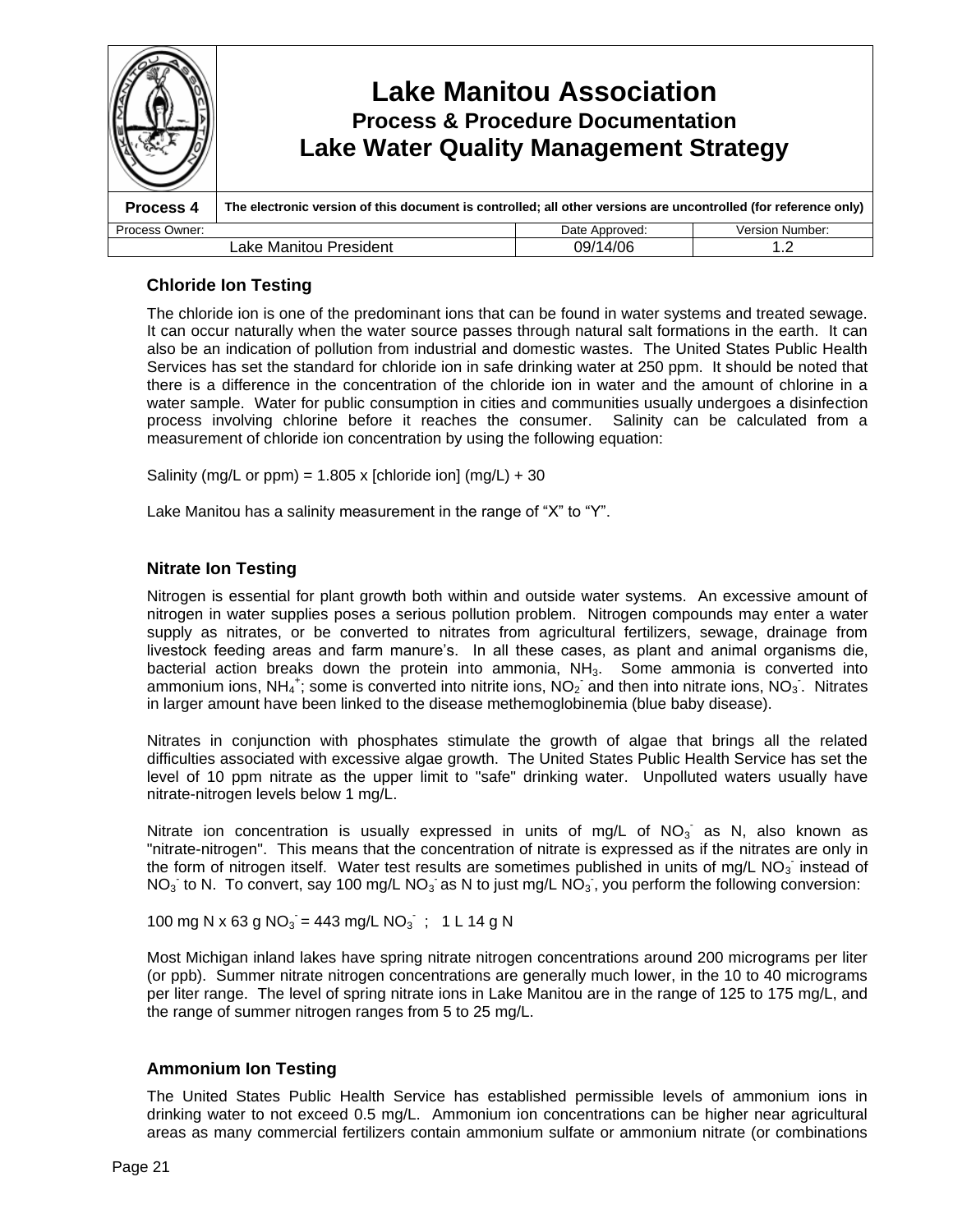

of both). Usually in water studies including ammonium ion testing, pH measurements are also taken as higher or lower pH values can greatly affect the ratio of  $NH<sub>4</sub> + / NH<sub>3</sub>$  in a water sample. The concentrations of these two species, though different, are often involved in the same equilibrium reaction:

 $NH<sub>3</sub>$  (aqueous) + H<sup>+</sup> (aqueous)  $\leftarrow$   $\rightarrow$  NH<sub>4</sub><sup>+</sup> (aqueous)

It should be noted that the concentration of aqueous ammonium ions should not be mistaken for concentration of aqueous ammonia. In a more acidic environment, higher concentrations of the hydrogen ion will cause the reaction to shift to the right, resulting in higher concentrations of NH $_4^+$ (aqueous). At pH values greater that 10, most of the ammonium ions will be converted to ammonia. At pH values less than 7.5, most of the aqueous ammonia will be converted to ammonium ions.

For Lake Manitou, the range of Ammonium Ions are "X" to "Y".

Testing of Lake Manitou waters are recommended 3 times per year during the Spring (April), Mid-Summer (July), and late Fall (October). There are 7 recommended testing locations. Refer to the following picture for the locations: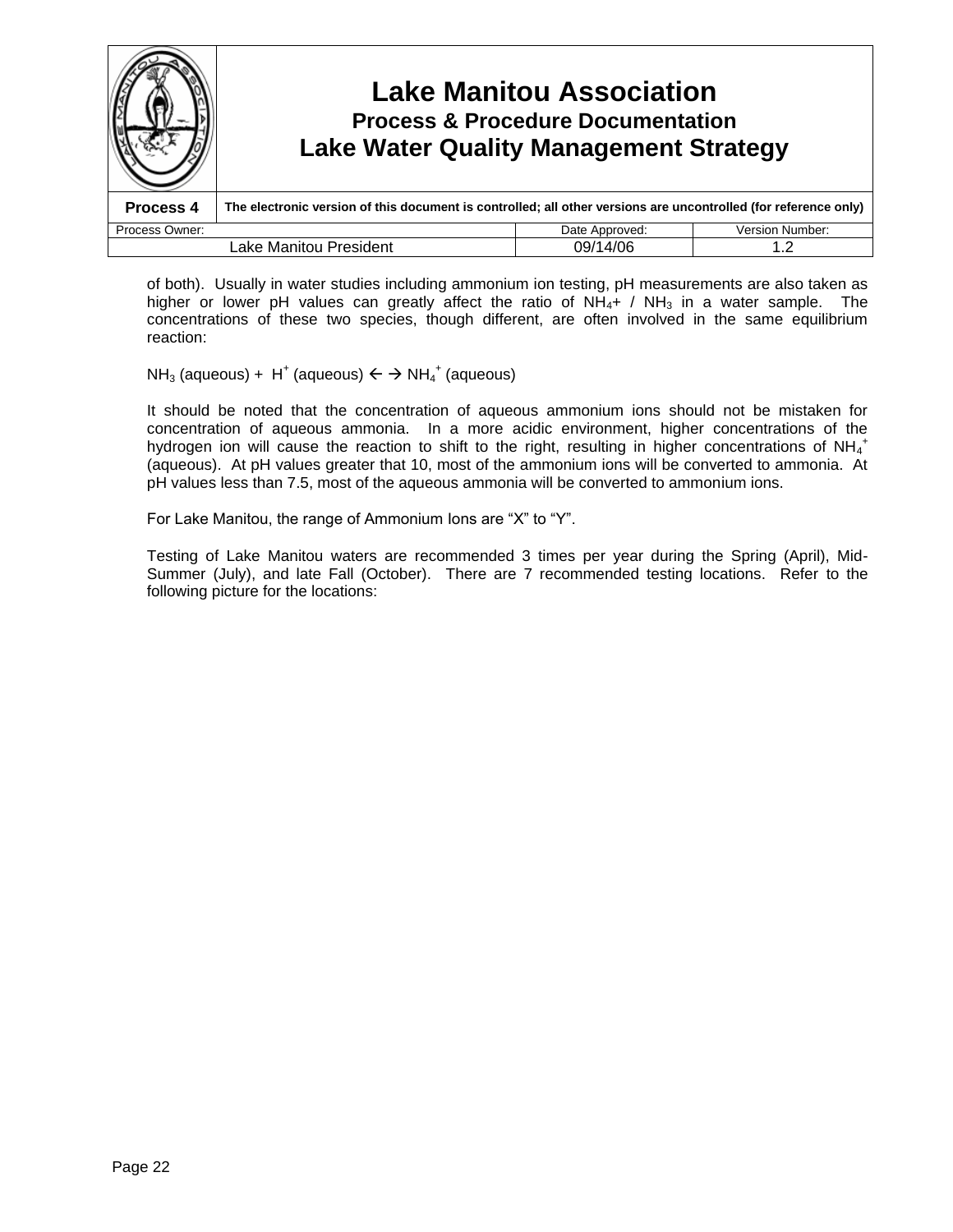



| Location | <b>Description</b>                    | Latitude    | Longitude             |
|----------|---------------------------------------|-------------|-----------------------|
|          | Inflow from Waugh Channel             | 42° 55' 24" | $-84^{\circ}$ 11' 59" |
|          |                                       | 42.9235     | $-84.1998$            |
| 2        | Middle of the big section of the lake | 42° 55' 29" | $-84^{\circ}$ 12' 11" |
|          |                                       | 42.9249     | $-84.2031$            |
| 3        | South of the Dam                      | 42° 55' 38" | $-84^{\circ}$ 12' 10" |
|          |                                       | 42.9273     | $-84.2028$            |
| 4        | Inflow from Mirror Lake               | 42° 55' 23" | $-84^{\circ}$ 12' 10" |
|          |                                       | 42.9231     | $-84.2029$            |
| 5        | No wake area east of Apache Path      | 42° 55' 31" | $-84^{\circ}$ 12' 18" |
|          |                                       | 42.9254     | $-84.2052$            |

The Global Positioning System location for the testing sites are as follows: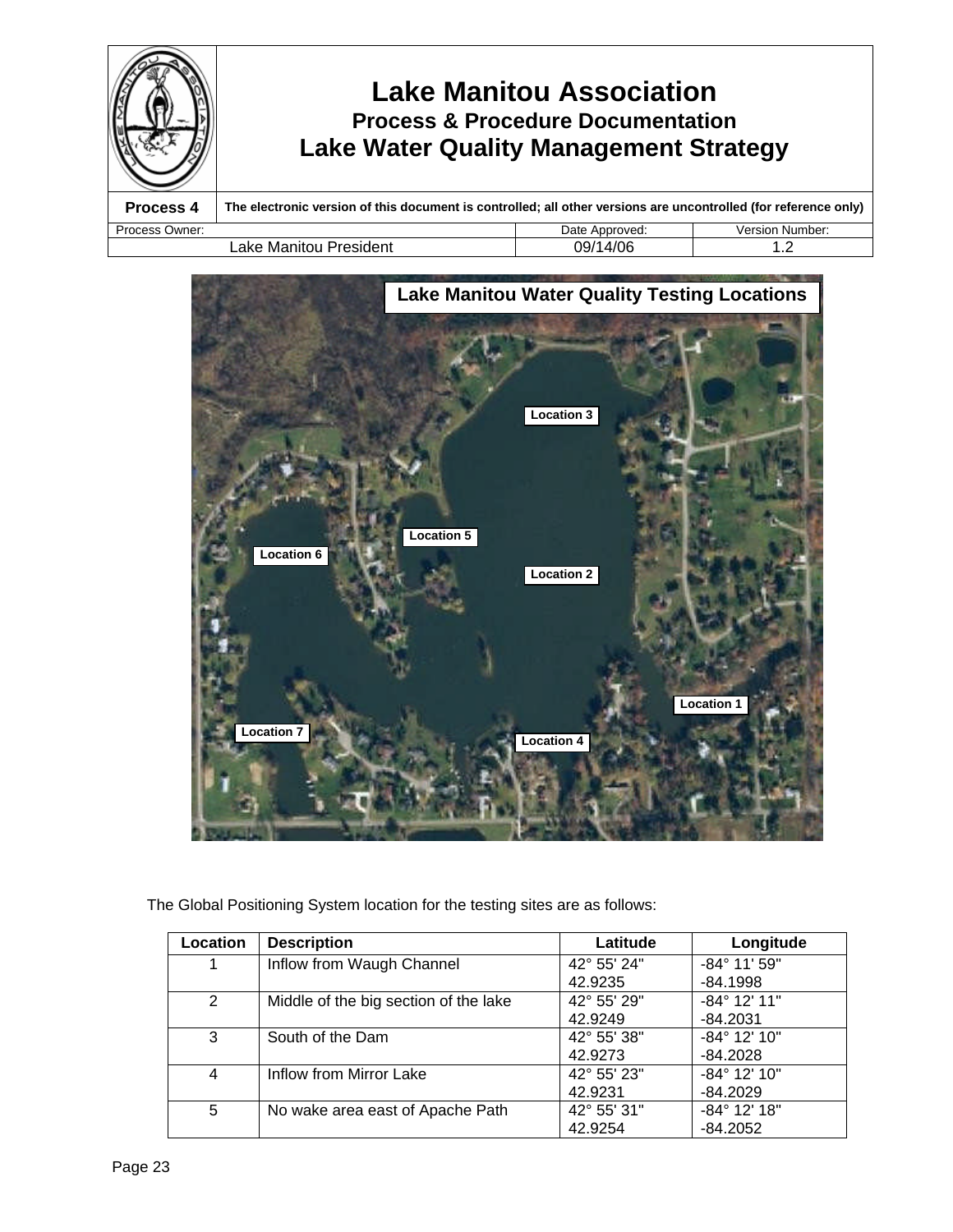

# **Lake Manitou Association Process & Procedure Documentation Lake Water Quality Management Strategy**

**Process 4 The electronic version of this document is controlled; all other versions are uncontrolled (for reference only)** Process Owner: **Date Approved:** Date Approved: Version Number: Lake Manitou President  $\vert$  09/14/06  $\vert$  1.2

| 6 | North area of the small side of the lake | $42^{\circ}$ 55' 31" | $-84^{\circ}$ 12' 26" |
|---|------------------------------------------|----------------------|-----------------------|
|   |                                          | 42.9254              | -84.2075              |
|   | Inflow from Forrest Lake                 | $42^{\circ}$ 55' 24" | -84° 12' 30"          |
|   |                                          | 42.9235              | -84.2084              |

## **5. REQUIREMENTS / NOTIFICATION:**

Residents are to be notified when chemicals are being used that would limit aquatic activities such as swimming, boating, fishing, irrigation from lake water, or other similar usages.

## **6. REFERENCES, SUPPORTING PROCESSES, AND TOOLS:**

- Chemical Procurement Process
- Chemical Permitting Process
- Equipment Usage procedure
- Water Quality Testing results data recording forms and graphs

## **7. KEY CRITICAL SUCCESS FACTORS:**

- Resident's participation and support of the strategy
- Funding to procure chemicals and pay for summer help to apply the chemicals
- Qualified chemical applicators
- Qualified Weedcutter operator(s)
- Qualified Water Quality Testers